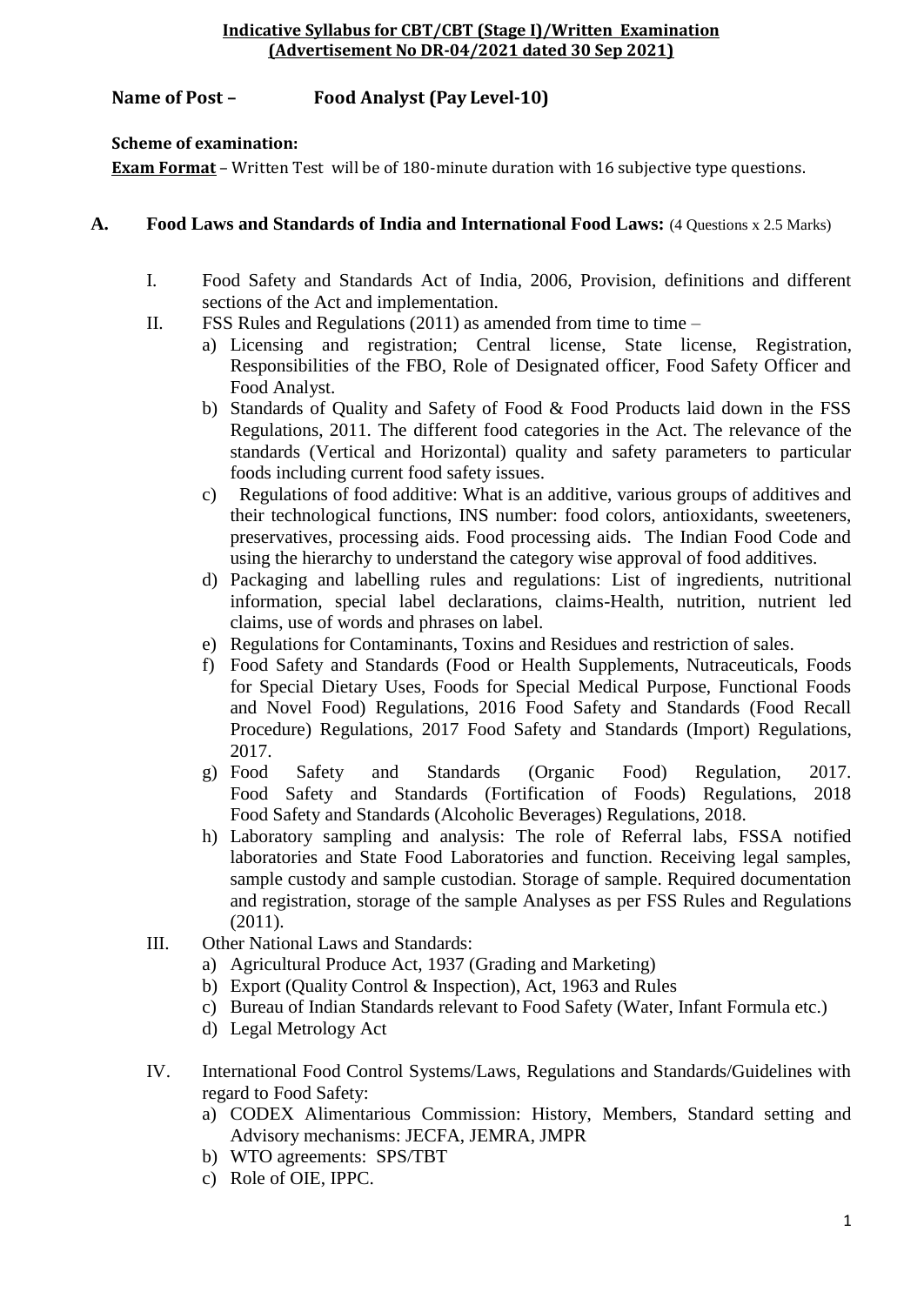## B. **Planning Organization and setting up of Food Analysis Laboratory including NABL /**

## **ISO / IEC-17025: 2017 and laboratory safety.** (4 Questions x 2.5 Marks)

- I. Understand the requirements for setting up a laboratory for the legal defensibility of analytical data. The ideal structure design, environment, layout for chemical and microbiological testing, Air handling etc.
- II. What is accreditation, Different accreditation bodies (NABL, APLAC, ILAC). Requirements for ISO/IEC 17025:2017, documentation, pre-requisites for accreditation, management requirements, technical requirements, measurement of traceability.
- III. Laboratory safety: Personnel and laboratory hygiene, emergency planning, General hazards in a food laboratory, safety equipment, storage of chemicals, acids, flammables etc., handling compressed gases, centrifuge, chemical and biological spills and waste disposal.

## **C. Physical, Chemical and Instrumental analysis** (4 Questions x 10 Marks)

- I. *Sampling and sample preparation*: Definition, types of sample, sampling plan, subsampling, designing sampling plan, concept of sample size and representative. Sample preparations – particle size, homogeneity, dissolution technology and decomposition, storage of samples. Solid Phase Extraction - Introduction, sorbents, matrix solid phase dispersion and applications.
- II. *Statistics and statistical terms*: Systematic and random errors. Mean distribution. Confidence interval. Confidence limits and confidence level, Outliers. Definition and calculation of: Average, Mean, Standard deviation, Relative standard deviation, Coefficient of variation, Confidence limits of a measurement, Statistical Tests, Linear correlation and regression curve fitting, fitting of linear equations. Choosing and using statistical tests, Analysis of Variance (ANOVA).
- III. *Basic principles of Classical Methods of food analysis:* Law of mass action, Le chateliers principle, stoichiometry, volumetric and gravimetric analysis. Preparation of standards, working standards and solutions of known concentration (percent, molar, molal, normal, ppm and ppb) and their dilution. Proximate analysis, physical methods for extraneous matter analysis.
- IV. *Classical analytical techniques: Gravimetry, Titrimetry, Refractometry and Polarimetry:* Principle, Instrumentation and applications of each technique in food analysis.
- V. *UV-Visible and Fluorescence Spectrometry:* Electromagnetic spectrum, Beer and Lambert's Law, Absorbance, Transmittance, Molar absorptivity (Molar Extinction coefficient), E  $1\%$ ,  $\lambda$  Max. Components and functioning of an UV-vis spectrophotomer: Single beam and double beam. Components of a UV-VIS spectrum. Calibration curve and applications in food analysis.
- VI. *Raman spectroscopy:* Principle Theory Instrumentation, techniques and Applications of Raman spectroscopy in food analysis.
- VII. *Chromatographic techniques:* Fundamentals of chromatographic separations and their classification. The plate theory, Capacity factor and resolution factor, Chromatographic efficiency. Van Deemter's equation. Partition coefficient etc. Principles and applications of paper (Ascending, Descending, Radial, Two dimensional) Partition, Thin layer chromatography, HPTLC, size exclusion and ion exchange chromatography. Applications in food analysis.
- VIII. *High Performance Liquid Chromatography (HPLC):* Basics of liquid chromatography, HPLC columns and Stationary phases (solid, liquid) – Bonded phase supports, mobile phases, isocratic and gradient elution, Detectors: UV absorption, Fluorescence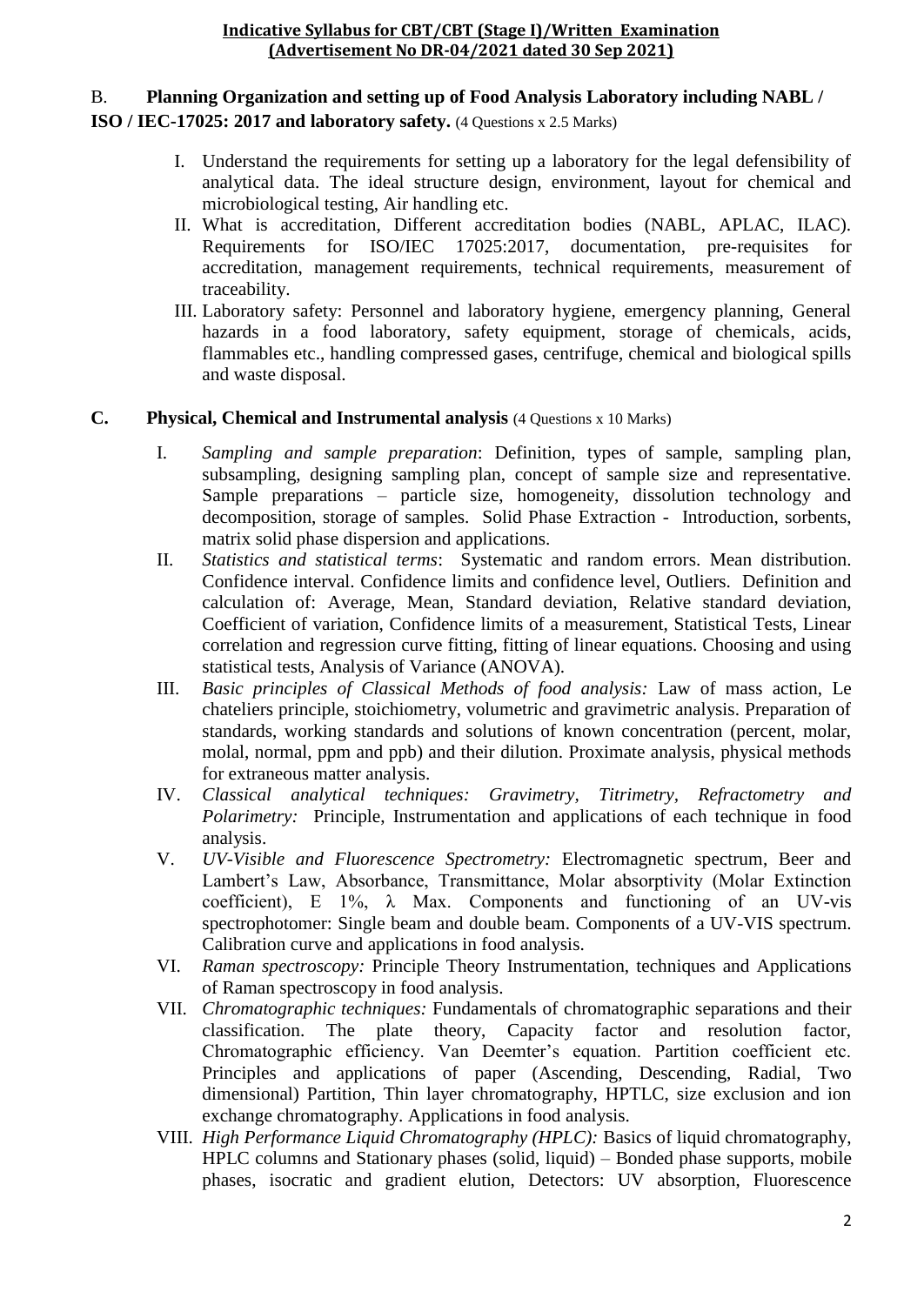detector, RI detectors, electrochemical detectors, Photo diode array, Evaporative light scattering detector, PHRED anatomy of a chromatograms. Modes of separation Normal and Reverse Phase. Sample Preparation Techniques, Applications in quantitative food analysis of aflatoxins, vitamins, sugars, sweeteners, preservatives etc.

- *IX. Gas chromatography*: Basics of Gas chromatography, Mobile phase and criteria for its selection- Sample introduction techniques  $-$  Stationary phases  $-$  Supports for liquid stationary phases, Selection of columns. Detectors FID, TCD, FPB, ECD, TID. Temperature programming in GC – Derivatization and sample preparation in GC – Fatty acid profile and quantitative analysis of fatty acids in fats and oils.
- X. *Mass Spectrometry*: Basics of mass spectrometry, Components of a mass spectrometer, Ionization and ion sources: Electrospray, chemical, Fast Atom Bombardment, MALDI, Atmospheric Pressure Chemical ionization and other ionization methods. Mass analyzers: Quadrupole Analyzers, Ion Trap Analyzers, Electrostatic Trap or 'Orbitrap', Time-of- Flight Analyzers, Hybrid Instruments. Detectors: Photographic plate, Faraday cup Electron multipliers. Data acquisition, Data conversion, Data reduction and Library search. Tandem Mass Spectrometry and its applications.
- XI. *Hyphenated Techniques*: Mass Spectrometry and Chromatography Coupling. GC-MS/MS, LC-MS/MS, Capillary electrophoresis-MS, Isotopic Ratio mass spectrometry. Analytical Information: Mass Spectrometry Spectral Collections, high resolution, quantitative data, fragmentation and spectrum interpretation.
- XII. *Atomic absorption Spectroscopy, Atomic emission Spectroscopy, ICP-MS*: Principles-Atomization process, Atomic line widths and radiation sources for AAS, temperature gradients, cells detectors, interferences, Background correction methods and modifications in instrumentations, Atomic Emission Spectroscopy: Atomic spectra, Population distribution with temperature, Sources, spark laser microprobe for atomic emission, Spectrometers, Merits, demerits, and applications. Basic principles and instrumentation of ICP-MS; data acquisition and interpretation; application of ICP-MS for analysis of Metallic contaminants in food. Sample preparation, microwave digestion.
- XIII. *Biological Techniques (DNA/protein based)*: Fundamental principles and instrumentation of the systems; measurement techniques and result interpretations of Polymerase Chain Reaction (PCR), Real-time Polymerase Chain Reaction (PCR) technique; Enzyme Linked Immunosorbent Assay (ELISA); Radioimmunoassay (RIA). Use of PCR for detection of genetically-modified organisms (GMO); meat and fish speciation and other applications in analysis of food adulteration.
- XIV. *Measurements of Rheological Properties*: Instrumental measurement of Texture of Foods, Viscos Analysis, viscometer, texture analyser etc.
- XV. *Quality assurance and Quality control*: Introduction to quality control in analytical chemistry. Terminology in analytical measurements: True value, Measured value, Accuracy, Precision, Uncertainty, Random errors. Sample traceability, Internal quality control, Certified reference materials. Spiked reference samples. Recovery studies. Method validation/verification (LOD, LOQ, specificity, selectivity, linearity, range, robustness, repeatability, reproducibility, External and internal standards; Control chart, Proficiency testing, Z scores.
- **D. Case studies for interpretation and providing opinion based on an analysis report as per FSSR 2011** (4 Questions x 10 Marks)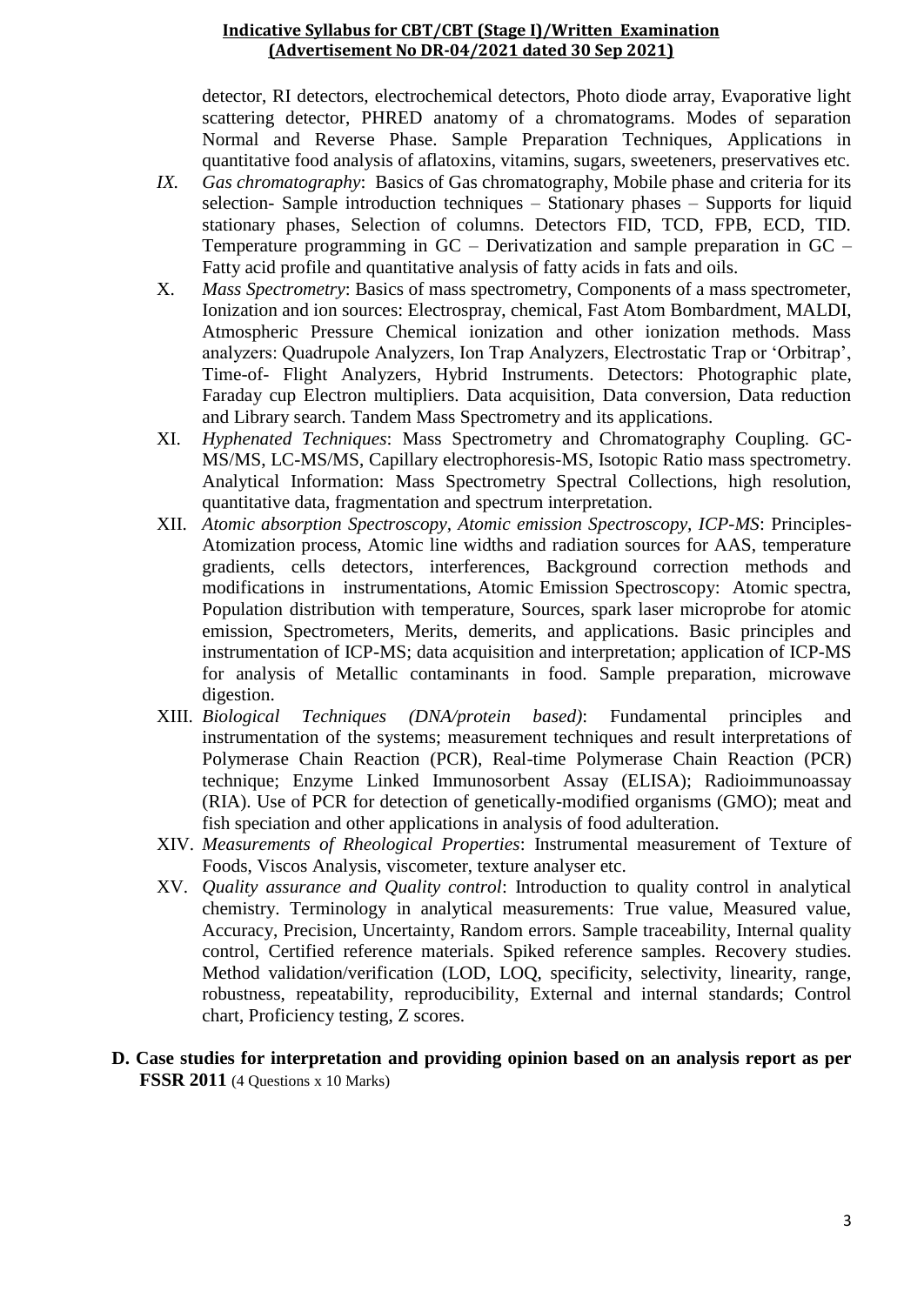# **Name of Post – Technical Officer (Pay Level-07)**

## **Scheme of examination:**

**Exam Format** - Computer Based Test (Stage-1) will be of 180-minute duration with 120 MCQ questions. 4 marks would be given for each correct answer and 1 mark deducted for each wrong answer.

## **PART A**

General Aptitude and Computer Literacy- indicative syllabus.

| <b>Subject and Syllabus</b>                                                                                                                                                                                                                                                                                                                                                                                                                                                                                                                                                                                                          | No. Of    |
|--------------------------------------------------------------------------------------------------------------------------------------------------------------------------------------------------------------------------------------------------------------------------------------------------------------------------------------------------------------------------------------------------------------------------------------------------------------------------------------------------------------------------------------------------------------------------------------------------------------------------------------|-----------|
|                                                                                                                                                                                                                                                                                                                                                                                                                                                                                                                                                                                                                                      | Questions |
| <b>General Aptitude:</b>                                                                                                                                                                                                                                                                                                                                                                                                                                                                                                                                                                                                             |           |
| <b>General Intelligence</b> : would include questions of both verbal and non-verbal type<br>for e.g. Questions on analogies, similarities and difference, space visualization,<br>problems solving, analysis, judgement, decision making visual memory,<br>discriminating relationship concepts, arithmetical reasoning, verbal and figure<br>classification, arithmetical number series.                                                                                                                                                                                                                                            | 10        |
| <b>General Awareness:</b> Questions to test the ability of the candidates General<br>Awareness of the environment around him/her and its application to society. Also<br>testing knowledge of currents events and matters of every day observation as may be<br>expected of an educated person. The test will include questions relating to India and<br>neighboring countries specially pertaining to History, Culture, Geography, Economic<br>scene, General Polity including Indian Constitution, sports and scientific research etc.<br>These questions will be such that they do not require a special study of any discipline. | 10        |
| <b>English language Comprehension:</b> Would test the candidates understanding of the<br>English language its vocabulary, grammar etc. would include questions on<br>comprehension, on word substitution, synonyms and antonyms, spelling error,<br>spotting errors in sentences, grammar noun, pronoun, adjectives, verbs, prepositions,<br>conjunctions, use of 'a 'an" and 'the', idioms And phrases etc, Parts of speech.                                                                                                                                                                                                        | 10        |
| <b>Computer Literacy:</b> Candidate is expected to be able to handle all regular office work<br>on computers. Knowledge of MS office (word, excel, power point) including basic<br>commands, Google Doc, emails, digital signature,<br>Commonly use social media handles (Whatsapp, FB, Twitter, etc). would be tested.                                                                                                                                                                                                                                                                                                              | 10        |

#### **PART B**

**Functional Knowledge - Indicative syllabus.**

| <b>Subject and Syllabus</b>                                                                                                                                                                                                                                                                                                                                                                                                                                                                                                                                                                                                                                 | No. Of    |
|-------------------------------------------------------------------------------------------------------------------------------------------------------------------------------------------------------------------------------------------------------------------------------------------------------------------------------------------------------------------------------------------------------------------------------------------------------------------------------------------------------------------------------------------------------------------------------------------------------------------------------------------------------------|-----------|
|                                                                                                                                                                                                                                                                                                                                                                                                                                                                                                                                                                                                                                                             | Questions |
| Indian and International Food Laws (An Overview)                                                                                                                                                                                                                                                                                                                                                                                                                                                                                                                                                                                                            |           |
| Food Safety and Standards Act of India, 2006 Provision, definitions and<br>different sections of the Act and implementation.<br><b>FSS Rules and Regulations</b><br>$\bullet$<br>Overview of other relevant national bodies (e.g. APEDA, BIS EIC, MPEDA, Spice<br>$\bullet$<br>Board etc.)<br>International<br>Food Control Systems/Laws, Regulations<br>and<br>$\bullet$<br>Standards/Guidelines with regard to Food Safety- (i) Overview of CODEX<br>Alimentarius. Commission (History, Members, Standard setting and Advisory<br>mechanisms: JECFA, JEMRA, JMPR): WTO agreements (SPS/TBT).<br>Important national and international accreditation bodies | 20        |

## **FSSAI-Role, Functions, Initiatives (A General Understanding)**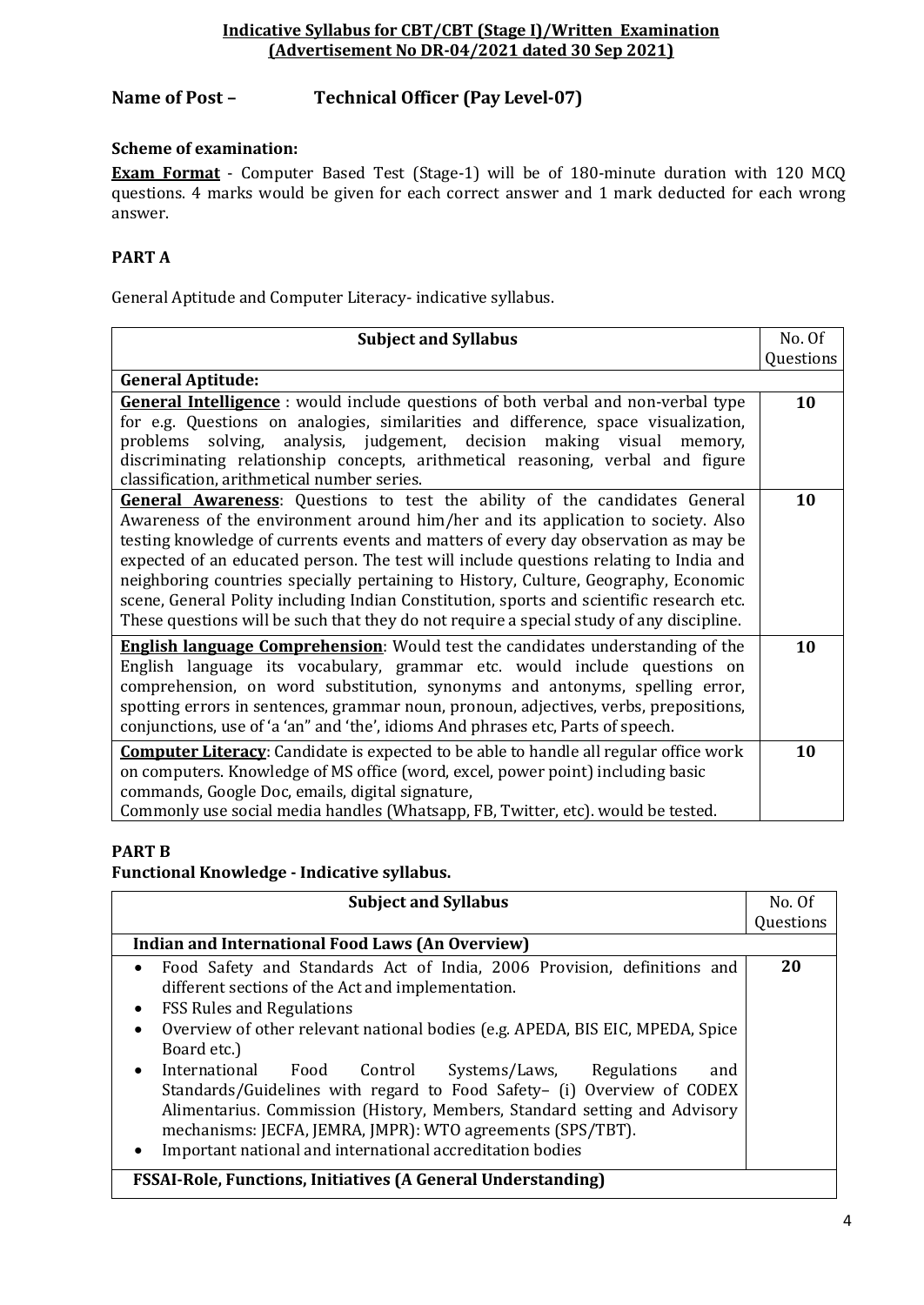| Genesis and Evolution of FSSAI                                                                                         | 20 |
|------------------------------------------------------------------------------------------------------------------------|----|
| <b>Structure and Functions of Food Authority</b><br>$\bullet$                                                          |    |
| Overview of systems and processes in Standards, Enforcement, Laboratory<br>٠                                           |    |
| ecosystem, Imports, Third Party Audit etc.                                                                             |    |
| Promoting safe and wholesome Food (Eat Right India, Food Fortification, snf,<br>$\bullet$                              |    |
| Clean Street Food Hub, RUCO and various other social and behavioural change                                            |    |
| initiatives)                                                                                                           |    |
| Training and capacity building<br>٠                                                                                    |    |
| Role of State Food Authorities<br>$\bullet$                                                                            |    |
| <b>Principles of Food Preservation, Processing and Packaging</b>                                                       |    |
| Food Processing Operations, Principles, Good Manufacturing Practices                                                   |    |
| Overview of food preservation methods and their under lying principles<br>$\bullet$                                    | 40 |
| including novel and emerging methods/principles                                                                        |    |
| Overview of food packaging methods and principles including novel packaging<br>$\bullet$                               |    |
| materials/techniques                                                                                                   |    |
| Principles and Basics of Food Chemistry and their role in Human Nutrition                                              |    |
| Structure and functions of macro-and micronutrients<br>$\bullet$                                                       |    |
| Role of macro and micronutrients in human nutrition                                                                    |    |
| Over view of food additives with respect to their technological functions<br>$\bullet$                                 |    |
| Over view of anti-nutritional factors and their removal from foods                                                     |    |
| Over view of enzymes as food processing aids                                                                           |    |
| Over view of nutraceuticals and functions foods<br>$\bullet$                                                           |    |
| Overview of food contaminants and adulterants and their effects on<br>$\bullet$                                        |    |
| human health                                                                                                           |    |
| Food allergens and allergen city<br>٠                                                                                  |    |
| Importance of diet in alleviating health risks, especially non-<br>$\bullet$                                           |    |
| communicable diseases                                                                                                  |    |
| Food Microbiology & General principles of Food Hygiene                                                                 |    |
| General principles of food microbiology and over view of food borne pathogens<br>$\bullet$                             |    |
| Over view of sources of microorganisms in food chain (raw materials, water,<br>٠                                       |    |
| air, equipment etc.) and microbiological quality of foods                                                              |    |
| Microbial food spoilage and Food borne diseases<br>٠                                                                   |    |
| General principles and techniques in microbiological examination of foods                                              |    |
| Overview of beneficial microorganisms and their role in food processing                                                |    |
| and human nutrition                                                                                                    |    |
| General principles of food safety management systems including traceability                                            |    |
| and recall - sanitation, HACCP, Good production and processing practices                                               |    |
| (GMP, GAP, GHP, GLP, BAP, etc)                                                                                         |    |
| <b>General concepts of Food Analysis and Testing</b>                                                                   |    |
|                                                                                                                        |    |
| Fundamentals of field level and laboratory sampling with reference to<br>$\bullet$<br>importance of statistical tools. |    |
| Over view of basic/classical methods of food analysis                                                                  |    |
| Over view of modern analytical techniques including mass spectrometry and                                              |    |
| ٠<br>molecular techniques.                                                                                             |    |
| Principles of Quality assurance and Quality control with reference to food<br>$\bullet$                                |    |
| analysis and testing.                                                                                                  |    |
|                                                                                                                        |    |
|                                                                                                                        |    |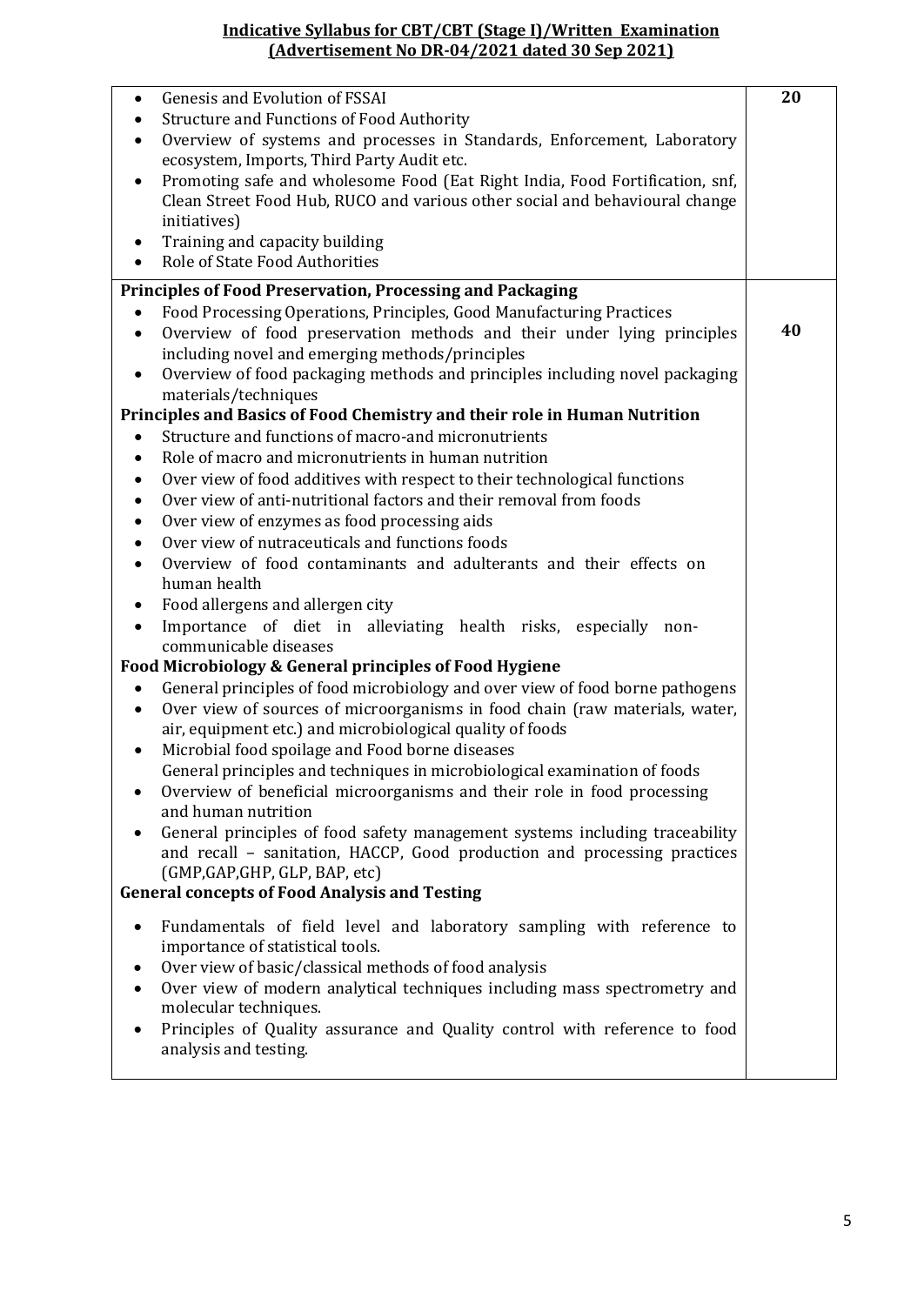## **Name of Post – Central Food Safety Officer (Pay Level-07)**

#### **Scheme of examination:**

#### **Exam Format**

Computer Based Test (Stage-1) will be of 180-minute duration with 120 MCQ questions. 4 marks would be given for each correct answer and 1 mark deducted for each wrong answer.

## **PART A**

General Aptitude and Computer Literacy- indicative syllabus.

| <b>Subject and Syllabus</b>                                                                                                                                                                                                                                                                                                                                                                                                                                                                                                                                                                                                          | No. Of    |
|--------------------------------------------------------------------------------------------------------------------------------------------------------------------------------------------------------------------------------------------------------------------------------------------------------------------------------------------------------------------------------------------------------------------------------------------------------------------------------------------------------------------------------------------------------------------------------------------------------------------------------------|-----------|
|                                                                                                                                                                                                                                                                                                                                                                                                                                                                                                                                                                                                                                      | Questions |
| <b>General Aptitude:</b>                                                                                                                                                                                                                                                                                                                                                                                                                                                                                                                                                                                                             |           |
| <b>General Intelligence</b> : would include questions of both verbal and non-verbal type<br>for e.g. Questions on analogies, similarities and difference, space visualization,<br>problems solving, analysis, judgement, decision making visual memory,<br>discriminating relationship concepts, arithmetical reasoning, verbal and figure<br>classification, arithmetical number series.                                                                                                                                                                                                                                            | 10        |
| <b>General Awareness:</b> Questions to test the ability of the candidates General<br>Awareness of the environment around him/her and its application to society. Also<br>testing knowledge of currents events and matters of every day observation as may be<br>expected of an educated person. The test will include questions relating to India and<br>neighboring countries specially pertaining to History, Culture, Geography, Economic<br>scene, General Polity including Indian Constitution, sports and scientific research etc.<br>These questions will be such that they do not require a special study of any discipline. | 10        |
| <b>English language Comprehension:</b> Would test the candidates understanding of the<br>English language its vocabulary, grammar etc. would include questions on<br>comprehension, on word substitution, synonyms and antonyms, spelling error,<br>spotting errors in sentences, grammar noun, pronoun, adjectives, verbs, prepositions,<br>conjunctions, use of 'a 'an" and 'the', idioms And phrases etc, Parts of speech.                                                                                                                                                                                                        | 10        |
| <b>Computer Literacy:</b> Candidate is expected to be able to handle all regular office work<br>on computers. Knowledge of MS office (word, excel, power point) including basic<br>commands, Google Doc, emails, digital signature,<br>Commonly use social media handles (Whattsapp, FB, Twitter, etc). would be tested.                                                                                                                                                                                                                                                                                                             | 10        |

#### **PART B**

#### **Functional Knowledge - Indicative syllabus.**

| <b>Subject and Syllabus</b>                                                                | No. Of    |
|--------------------------------------------------------------------------------------------|-----------|
|                                                                                            | Questions |
| <b>Indian and International Food Laws (An Overview)</b>                                    |           |
| • Food Safety and Standards Act of India, 2006 Provision, definitions and                  | 20        |
| different sections of the Act and implementation.                                          |           |
| <b>FSS Rules and Regulations</b>                                                           |           |
| Overview of other relevant national bodies (e.g. APEDA, BIS EIC, MPEDA, Spice<br>$\bullet$ |           |
| Board etc.)                                                                                |           |
| International<br>Food Control Systems/Laws, Regulations<br>and                             |           |
| Standards/Guidelines with regard to Food Safety- (i) Overview of CODEX                     |           |
| Alimentarius. Commission (History, Members, Standard setting and Advisory                  |           |
| mechanisms: JECFA, JEMRA, JMPR): WTO agreements (SPS/TBT).                                 |           |
| Important national and international accreditation bodies                                  |           |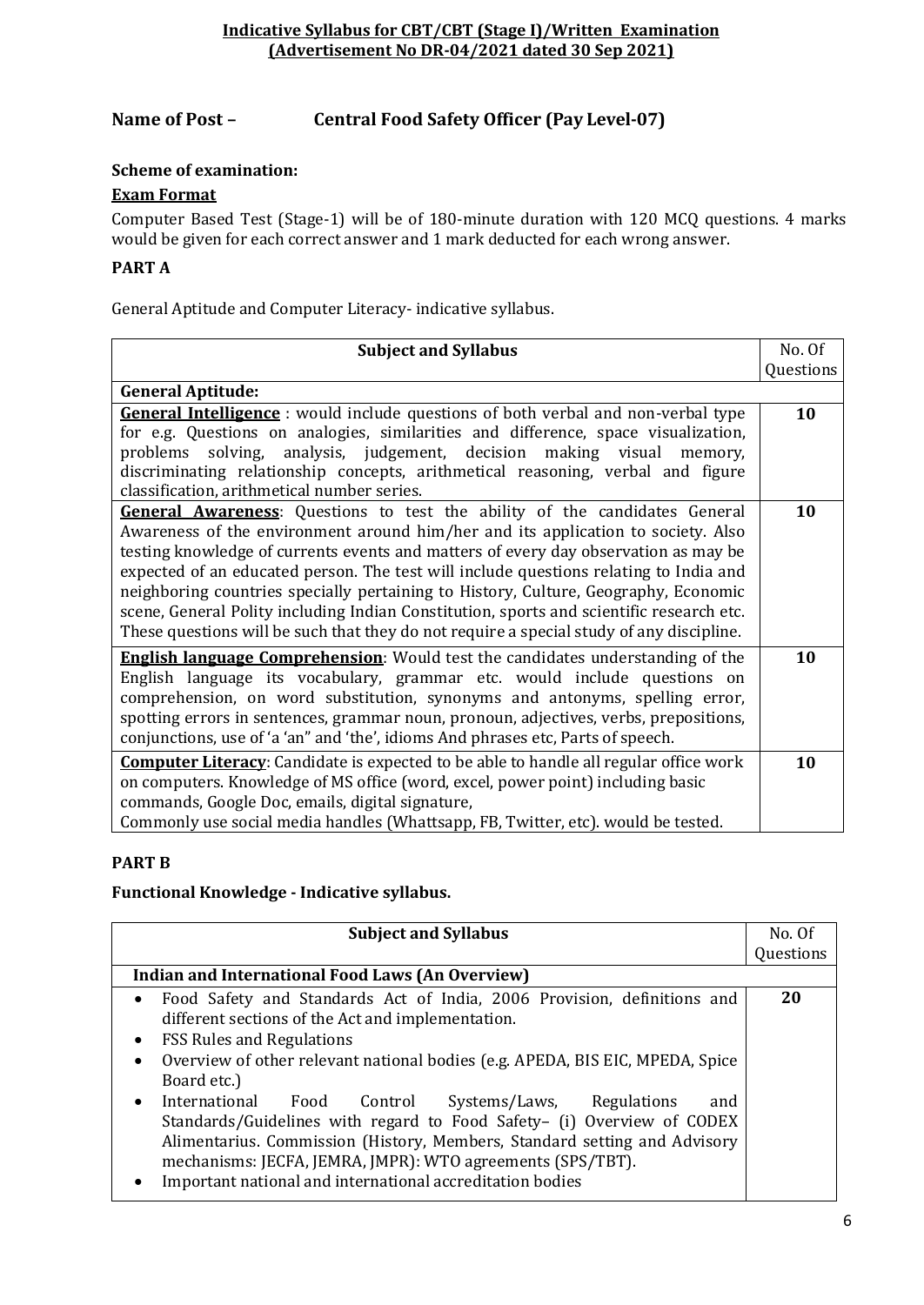| <b>FSSAI-Role, Functions, Initiatives (A General Understanding)</b>                                                                                                                                                                                                                                                                                                                          |    |
|----------------------------------------------------------------------------------------------------------------------------------------------------------------------------------------------------------------------------------------------------------------------------------------------------------------------------------------------------------------------------------------------|----|
| Genesis and Evolution of FSSAI<br>$\bullet$<br><b>Structure and Functions of Food Authority</b><br>٠<br>Overview of systems and processes in Standards, Enforcement, Laboratory<br>$\bullet$<br>ecosystem, Imports, Third Party Audit etc.                                                                                                                                                   | 20 |
| Promoting safe and wholesome Food (Eat Right India, Food Fortification, snf,<br>٠<br>Clean Street Food Hub, RUCO and various other social and behavioural change<br>initiatives)<br>Training and capacity building<br>Role of State Food Authorities                                                                                                                                         |    |
| <b>Principles of Food Preservation, Processing and Packaging</b>                                                                                                                                                                                                                                                                                                                             |    |
| Food Processing Operations, Principles, Good Manufacturing Practices<br>$\bullet$<br>Overview of food preservation methods and their under lying principles<br>٠<br>including novel and emerging methods/principles<br>Overview of food packaging methods and principles including novel packaging                                                                                           | 40 |
| materials/techniques                                                                                                                                                                                                                                                                                                                                                                         |    |
| Principles and Basics of Food Chemistry and their role in Human Nutrition<br>Structure and functions of macro-and micronutrients                                                                                                                                                                                                                                                             |    |
| $\bullet$<br>Role of macro and micronutrients in human nutrition<br>٠                                                                                                                                                                                                                                                                                                                        |    |
| Over view of food additives with respect to their technological functions<br>٠                                                                                                                                                                                                                                                                                                               |    |
| Over view of anti-nutritional factors and their removal from foods<br>٠                                                                                                                                                                                                                                                                                                                      |    |
| Over view of enzymes as food processing aids<br>٠                                                                                                                                                                                                                                                                                                                                            |    |
| Over view of nutraceuticals and functions foods<br>$\bullet$                                                                                                                                                                                                                                                                                                                                 |    |
| Overview of food contaminants and adulterants and their effects on<br>$\bullet$                                                                                                                                                                                                                                                                                                              |    |
| human health                                                                                                                                                                                                                                                                                                                                                                                 |    |
| Food allergens and allergen city                                                                                                                                                                                                                                                                                                                                                             |    |
| Importance of diet in alleviating health risks, especially non-<br>٠<br>communicable diseases                                                                                                                                                                                                                                                                                                |    |
| Food Microbiology & General principles of Food Hygiene                                                                                                                                                                                                                                                                                                                                       |    |
| General principles of food microbiology and over view of food borne pathogens<br>$\bullet$<br>Over view of sources of microorganisms in food chain (raw materials, water,<br>air, equipment etc.) and microbiological quality of foods<br>Microbial food spoilage and Food borne diseases<br>٠                                                                                               |    |
| General principles and techniques in microbiological examination of foods<br>Overview of beneficial microorganisms and their role in food processing<br>and human nutrition                                                                                                                                                                                                                  |    |
| General principles of food safety management systems including traceability<br>$\bullet$<br>and recall - sanitation, HACCP, Good production and processing practices<br>(GMP, GAP, GHP, GLP, BAP, etc)                                                                                                                                                                                       |    |
| <b>General concepts of Food Analysis and Testing</b>                                                                                                                                                                                                                                                                                                                                         |    |
| Fundamentals of field level and laboratory sampling with reference to<br>$\bullet$<br>importance of statistical tools.<br>Over view of basic/classical methods of food analysis<br>Over view of modern analytical techniques including mass spectrometry and<br>molecular techniques.<br>Principles of Quality assurance and Quality control with reference to food<br>analysis and testing. |    |
|                                                                                                                                                                                                                                                                                                                                                                                              |    |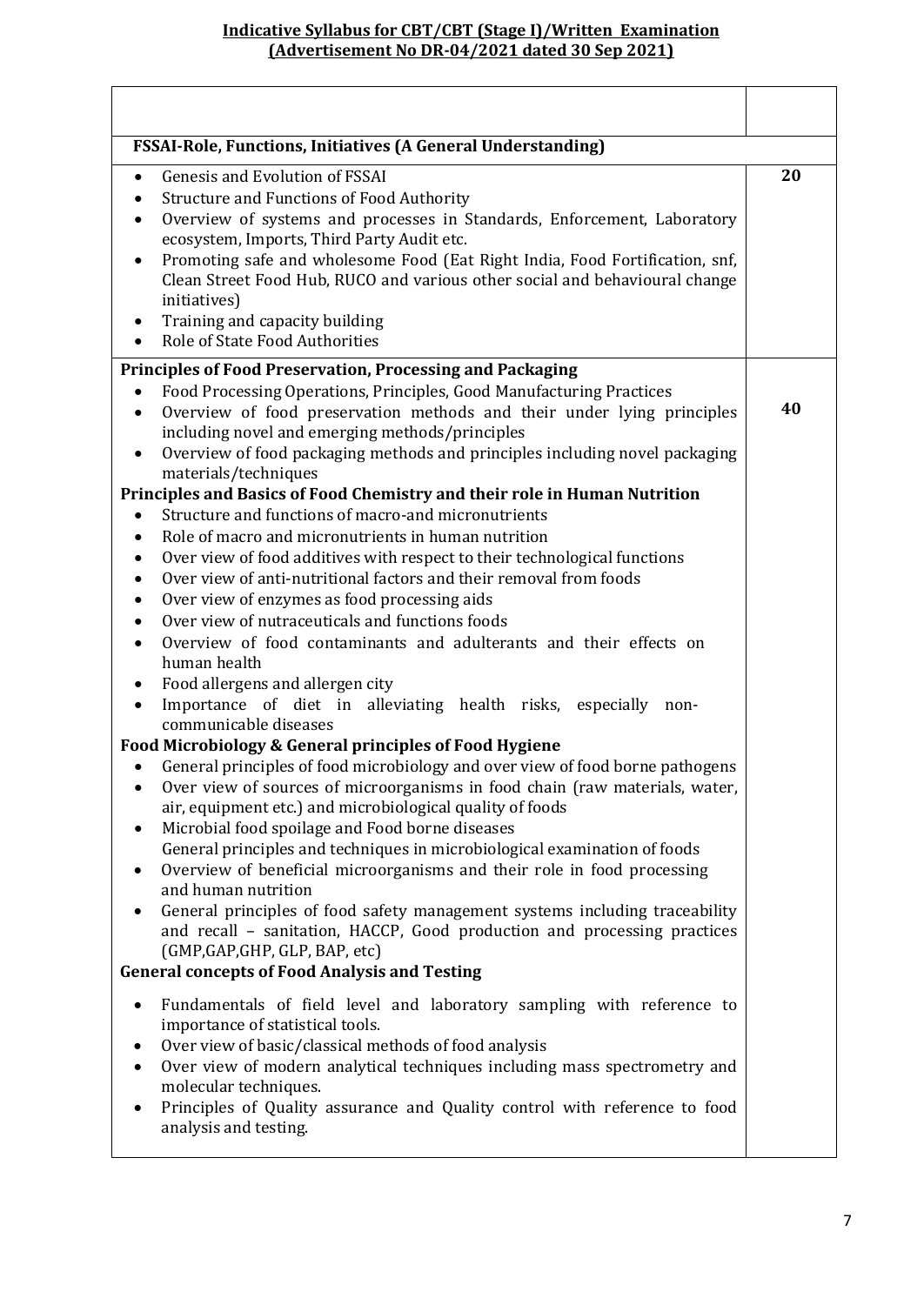# **Name of Post – ASSISTANT MANAGER (IT) (PAY LEVEL 07)**

### **Scheme of examination:**

**Exam Format** - Computer Based Test (Stage-1) will be of 180-minute duration with 120 MCQ questions. 4 marks would be given for each correct answer and 1 mark deducted for each wrong answer.

| <b>Subject and Syllabus</b>                                                                                                                                                                                                                                                                                                                                                                                                                                                                                                                                                                                                                                                                                           | No. of    |
|-----------------------------------------------------------------------------------------------------------------------------------------------------------------------------------------------------------------------------------------------------------------------------------------------------------------------------------------------------------------------------------------------------------------------------------------------------------------------------------------------------------------------------------------------------------------------------------------------------------------------------------------------------------------------------------------------------------------------|-----------|
|                                                                                                                                                                                                                                                                                                                                                                                                                                                                                                                                                                                                                                                                                                                       | questions |
| General Intelligence: would include questions of both verbal and non-verbal type for                                                                                                                                                                                                                                                                                                                                                                                                                                                                                                                                                                                                                                  | 10        |
| e.g. Questions on analogies, similarities and differences, space visualization, problem                                                                                                                                                                                                                                                                                                                                                                                                                                                                                                                                                                                                                               |           |
| solving, analysis, judgment, decision making, visual memory, discriminating                                                                                                                                                                                                                                                                                                                                                                                                                                                                                                                                                                                                                                           |           |
| observations, relationship concepts, arithmetical reasoning, verbal and figure                                                                                                                                                                                                                                                                                                                                                                                                                                                                                                                                                                                                                                        |           |
| classification, arithmetical number series, non-verbal series etc.                                                                                                                                                                                                                                                                                                                                                                                                                                                                                                                                                                                                                                                    |           |
| <b>General Awareness:</b> Questions to test the ability of the candidates General Awareness of                                                                                                                                                                                                                                                                                                                                                                                                                                                                                                                                                                                                                        | 10        |
| the environment around him/her and its application to society. Also testing knowledge of                                                                                                                                                                                                                                                                                                                                                                                                                                                                                                                                                                                                                              |           |
| currents events and matters of every day observation as maybe expected of an educated<br>person. The test will include questions relating to India and neighboring countries                                                                                                                                                                                                                                                                                                                                                                                                                                                                                                                                          |           |
| specially pertaining to History, Culture, Geography, Economic scene, General Polity                                                                                                                                                                                                                                                                                                                                                                                                                                                                                                                                                                                                                                   |           |
| including Indian Constitution, sports and scientific research etc. These questions will be                                                                                                                                                                                                                                                                                                                                                                                                                                                                                                                                                                                                                            |           |
| such that they do not required a special study of any discipline                                                                                                                                                                                                                                                                                                                                                                                                                                                                                                                                                                                                                                                      |           |
| <b>English language Comprehension:</b> Would test the candidates understanding of the                                                                                                                                                                                                                                                                                                                                                                                                                                                                                                                                                                                                                                 | 5         |
| English language its vocabulary, grammar etc. Would include questions on                                                                                                                                                                                                                                                                                                                                                                                                                                                                                                                                                                                                                                              |           |
| comprehension, one word substitution, synonyms and antonyms, spelling error, spotting                                                                                                                                                                                                                                                                                                                                                                                                                                                                                                                                                                                                                                 |           |
| errors in sentences, grammar-noun, pronoun, adjectives, verbs, prepositions,                                                                                                                                                                                                                                                                                                                                                                                                                                                                                                                                                                                                                                          |           |
| conjunctions, use of 'a' 'an" and 'the', idioms and phrases etc, Parts of speech.                                                                                                                                                                                                                                                                                                                                                                                                                                                                                                                                                                                                                                     |           |
| <b>Indian and International Food Laws (An Over view)</b>                                                                                                                                                                                                                                                                                                                                                                                                                                                                                                                                                                                                                                                              |           |
| Over view of Food Safety and Standards Act of India, 2006: Provision, definitions                                                                                                                                                                                                                                                                                                                                                                                                                                                                                                                                                                                                                                     | 5         |
| and different sections of the Act and implementation.                                                                                                                                                                                                                                                                                                                                                                                                                                                                                                                                                                                                                                                                 |           |
| Over view of FSS Rules and Regulations                                                                                                                                                                                                                                                                                                                                                                                                                                                                                                                                                                                                                                                                                |           |
| Overview of other relevant national bodies (e.g. APEDA, BIS EIC, MPEDA, Spice                                                                                                                                                                                                                                                                                                                                                                                                                                                                                                                                                                                                                                         |           |
| Board etc.)                                                                                                                                                                                                                                                                                                                                                                                                                                                                                                                                                                                                                                                                                                           |           |
| International Food Control Systems/Laws, Regulations and Standards/Guidelines                                                                                                                                                                                                                                                                                                                                                                                                                                                                                                                                                                                                                                         |           |
| with regard to Food Safety-(i) Over view of CODEX Alimentarius Commission                                                                                                                                                                                                                                                                                                                                                                                                                                                                                                                                                                                                                                             |           |
|                                                                                                                                                                                                                                                                                                                                                                                                                                                                                                                                                                                                                                                                                                                       |           |
|                                                                                                                                                                                                                                                                                                                                                                                                                                                                                                                                                                                                                                                                                                                       |           |
|                                                                                                                                                                                                                                                                                                                                                                                                                                                                                                                                                                                                                                                                                                                       |           |
|                                                                                                                                                                                                                                                                                                                                                                                                                                                                                                                                                                                                                                                                                                                       |           |
|                                                                                                                                                                                                                                                                                                                                                                                                                                                                                                                                                                                                                                                                                                                       |           |
|                                                                                                                                                                                                                                                                                                                                                                                                                                                                                                                                                                                                                                                                                                                       |           |
|                                                                                                                                                                                                                                                                                                                                                                                                                                                                                                                                                                                                                                                                                                                       |           |
|                                                                                                                                                                                                                                                                                                                                                                                                                                                                                                                                                                                                                                                                                                                       |           |
|                                                                                                                                                                                                                                                                                                                                                                                                                                                                                                                                                                                                                                                                                                                       |           |
|                                                                                                                                                                                                                                                                                                                                                                                                                                                                                                                                                                                                                                                                                                                       |           |
|                                                                                                                                                                                                                                                                                                                                                                                                                                                                                                                                                                                                                                                                                                                       |           |
| (History, Members, Standard setting and Advisory mechanisms: JECFA, JEMRA<br>JMPR): WTO agreements (SPS/TBT):<br>Important national and international accreditation bodies<br><b>FSSAI</b> - Role, Functions, Initiatives (A General Understanding)<br><b>Genesis and Evolution of FSSAI</b><br><b>Structure and Functions of Food Authority</b><br>Over view of systems and processes in Standards, Enforcement, Laboratory<br>ecosystem, Imports, Third Party Audit<br>Promoting safe and wholesome Food (Eat Right India, Food Fortification, snf, Clean<br>Street Food Hub, RUCO and various other social and behavioural change initiatives)<br>Training and capacity building<br>Role of State Food Authorities | 10        |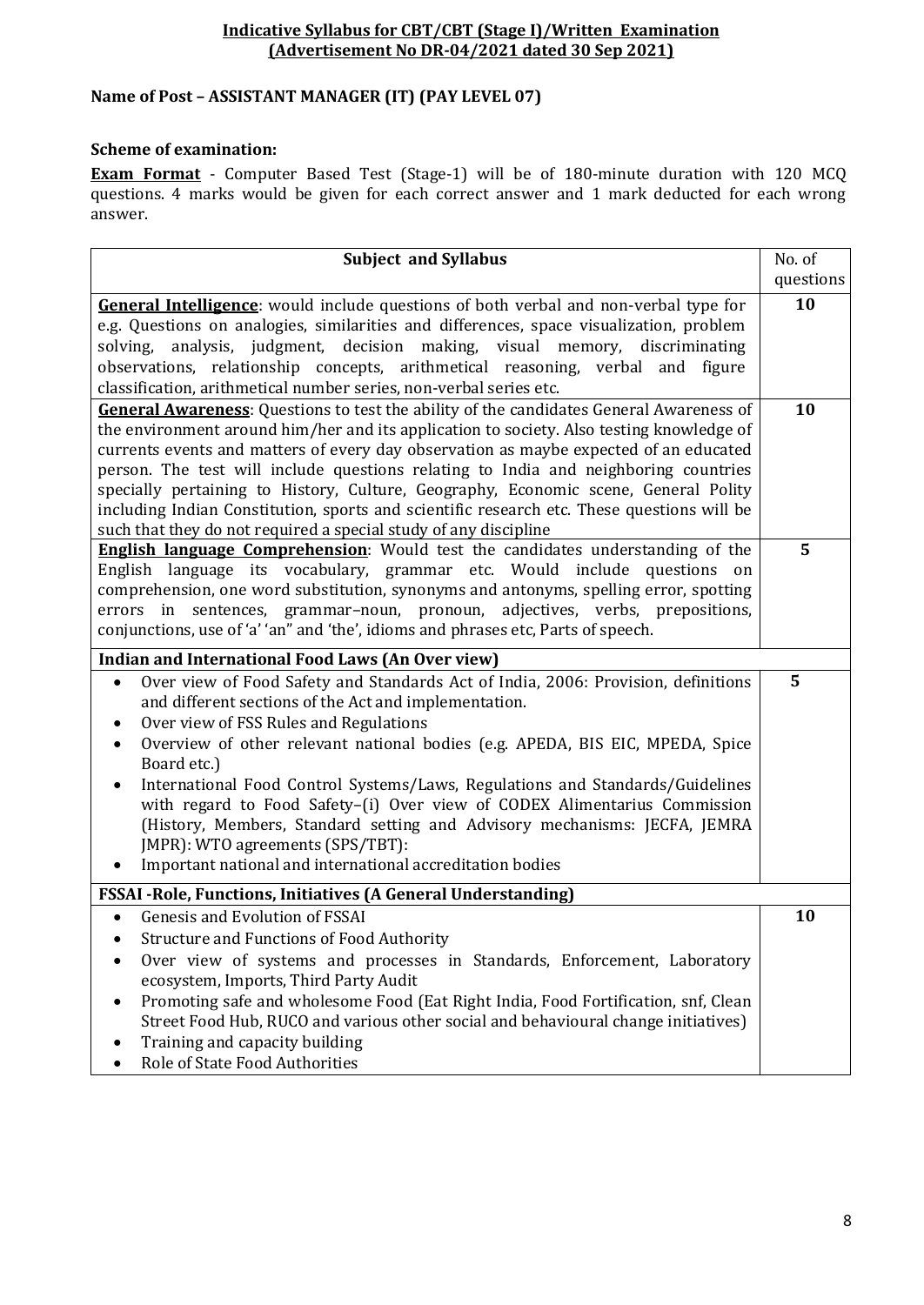#### **Engineering Mathematics**

|           | Engineering Mathematics                                                                          |    |
|-----------|--------------------------------------------------------------------------------------------------|----|
| $\bullet$ | Mathematical Logic: Propositional Logic; First Order Logic.                                      | 30 |
| $\bullet$ | Probability: Conditional Probability; Mean, Median, Mode and Standard Deviation; Random          |    |
|           | Variables; Distribution; uniform normal, exponential Poisson, Binomial.                          |    |
|           | Set Theory & Algebra: Sets, Relations, Functions, Group, Partial Orders, Lattice, Boolean        |    |
|           | Algebra.                                                                                         |    |
| $\bullet$ | Combinatory: Permutations, Combinations, Counting, Summation, generating functions,              |    |
|           | recurrence relations, asymptotic.                                                                |    |
| ٠         | Graph Theory: Connectivity, spanning trees, Cut vertices & edges, covering, matching             |    |
|           | independent sets, coloring Planarity, Isomorphism                                                |    |
| $\bullet$ | Linear Algebra: Algebra of matrices, determinants, systems of linear equations, Elgen value      |    |
|           | sand Elgenvectors.                                                                               |    |
| ٠         | Numerical Methods: LU decomposition for systems of linear equations; numerical solutions         |    |
|           | of non-linear algebraic equations by Secant, Bisection and Newton-Raphson Methods;               |    |
|           | Numerical integration by trapezooidal and Simpson's rules.                                       |    |
| ٠         | Calculus: Limit, continuity & differentiability, Mean value Theorems, Theorems of Integral       |    |
|           | calculus, evaluation of definite & improper integrals, Partial derivatives, Total derivatives,   |    |
|           | maxima & minima.                                                                                 |    |
|           | <b>Computer Science and Information Technology</b>                                               |    |
|           |                                                                                                  | 50 |
| $\bullet$ | Digital Logic: Logic functions, Minimization, Design and synthesis of combinational and          |    |
|           | sequential circuits; Number representation and computer arithmetic (fixed and floating point)    |    |
| $\bullet$ | Computer Organization and Architecture: Machine instruction and addressing modes, ALU            |    |
|           | and date-path, CPU control design, Memory interface, I/O interface (interrupt and DMA            |    |
|           | mode), instruction pipelining, Cache and main memory, Secondary storage.                         |    |
| ٠         | Programming and Data Structure: Programming in C; Functions, Recursion, Parameter                |    |
|           | passing, scope, Binding; Abstract data types, Arrays, Stacks, Queues, Linked Lists, Trees,       |    |
|           | Binary Search trees, Binary heaps.                                                               |    |
|           | Algorithms: Analysis, Asymptotic notation, Notions of space and time complexity, Worst and       |    |
|           | average case analysis, Design, Greedy approach, Dynamic programming, Divide and conquer,         |    |
|           | Tree and graph traversals, Connected components, spanning trees, shortest paths, Hashing,        |    |
|           | Sorting, Searching, Asymptotic analysis (Best, worst, average cases) of time and space, upper    |    |
|           | and lower bounds, Basic concepts of complexity classes-P, NP, NP-Hard, NP-complete.              |    |
|           | Theory of computation: Regular language and finite automata, context free language and           |    |
|           | Push-down automate Recursively enumerable sets and Turing machines, Undesirability.              |    |
|           | Compeller Design: Lexical analysis, Parsing, Syntax directed translation, Run time               |    |
|           | environments, Intermediate and target code generation, Basics of code optimization               |    |
| ٠         | Operating Systems: Processes, Threads, Inter-process communication, Concurrency,                 |    |
|           | Synchronization, Deadlock, CPC scheduling, Memory management and virtual memory. File            |    |
|           | systems, I /O Protection and security                                                            |    |
|           |                                                                                                  |    |
| $\bullet$ | Databases: ER-model, Rational model (relational algebra, tuplecalculus). Database design         |    |
|           | (Integrity constraints, normal forms), Query languages (SQL), File structures (sequential file,  |    |
|           | indexing, Band B+trees), Transactions and concurrency control.                                   |    |
|           | Information Systems and Software Engineering: information gathering, requirement and             |    |
|           | feasibility analysis, data flow diagrams, process specifications, Input/output design, process   |    |
|           | life cycle, planning and managing the project, design, coding testing, implementation,           |    |
|           | maintenance.                                                                                     |    |
|           | Computer Networks: ISO/OSI stack, LAN technologies (Ethernet, Token ring), Flow and error        |    |
|           | control techniques, Routing algorithms, congestion control, TCP/UDP and sockets, IP(v4).         |    |
|           | Application layer protocols (icmp, dns, smtp, pop, ftp, http): Basic concepts of hubs, switches, |    |
|           | gateways, and routers. Network security-basic concepts of public key and private key             |    |
|           | cryptography, digital signature, firewalls.                                                      |    |
|           | Web technologies: HTML, XML, basic concepts of client-server computing.                          |    |

Web technologies: HTML, XML, basic concepts of client-server computing.

٦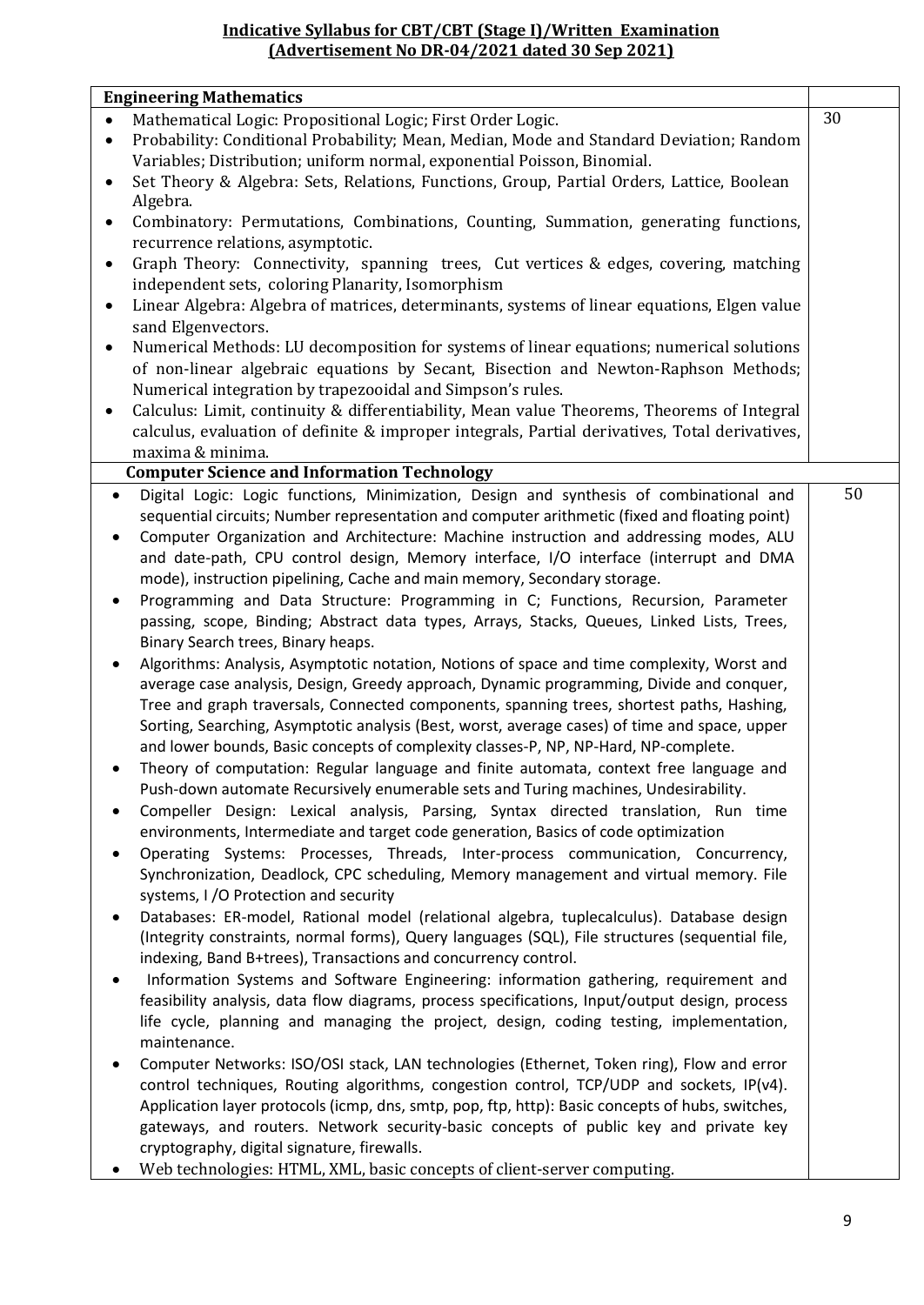# **Name of Post – Assistant Manager (Pay level-07)**

#### **Scheme of examination:**

**Exam Format** - Computer Based Test (Stage-1) will be of 180-minute duration with 120 MCQ questions. 4 marks would be given for each correct answer and 1 mark deducted for each wrong answer.

| <b>Subject and Syllabus</b>                                                                                                                                                                                                                                                                                                                                                                                                                                                                                                                                                                                                          | No of     |
|--------------------------------------------------------------------------------------------------------------------------------------------------------------------------------------------------------------------------------------------------------------------------------------------------------------------------------------------------------------------------------------------------------------------------------------------------------------------------------------------------------------------------------------------------------------------------------------------------------------------------------------|-----------|
|                                                                                                                                                                                                                                                                                                                                                                                                                                                                                                                                                                                                                                      | questions |
| <b>GENERAL APTITUDE</b>                                                                                                                                                                                                                                                                                                                                                                                                                                                                                                                                                                                                              |           |
| General Intelligence: would include questions of both verbal and non-verbal type for e.g.<br>Questions on analogies, similarities and differences, space visualization, problem solving, analysis,<br>judgment, decision making, visual memory, discriminating observations, relationship concepts,<br>arithmetical reasoning, verbal and figure classification, arithmetical number series, non-verbal<br>series etc.                                                                                                                                                                                                               | 10        |
| <b>General Awareness:</b> Questions to test the ability of the candidates General Awareness of the<br>environment around him/her and its application to society. Also testing knowledge of currents<br>events and matters of every day observation as may be expected of an educated person. The test<br>will include questions relating to India and neighboring countries specially pertaining to History,<br>Culture, Geography, Economic scene, General Polity including Indian Constitution, sports and<br>scientific research etc. These questions<br>Will be such that they do not required a special study of any discipline | 10        |
| <b>COMPUTER LITERACY</b>                                                                                                                                                                                                                                                                                                                                                                                                                                                                                                                                                                                                             |           |
| Candidate is expected to be able to handle all regular office work on computers. Knowledge of MS<br>office (word, excel, power point) including basic commands, Google Doc, emails, commonly use<br>social media handles (Whatsapp, FB, Twitter etc) would be tested.                                                                                                                                                                                                                                                                                                                                                                | 10        |
| FSSAI - Role, Functions, Initiatives (A General Understanding)                                                                                                                                                                                                                                                                                                                                                                                                                                                                                                                                                                       |           |
| Genesis and Evolution of FSSAI<br>$\bullet$<br>Structure and Functions of Food Authority<br>٠<br>Over view of systems and processes in Standards, Enforcement, Laboratory ecosystem,<br>Imports, Third Party Audit<br>Promoting safe and wholesome Food (Eat Right India, Food Fortification, SNF, Clean<br>٠<br>Street Food Hub, RUCO and various other social and behavioural change initiatives)<br>Training and capacity building<br>$\bullet$<br>Role of State Food Authorities                                                                                                                                                 | 10        |
| Candidates to attempt questions from either one of the Sections                                                                                                                                                                                                                                                                                                                                                                                                                                                                                                                                                                      |           |
| <b>Section A</b><br>Communication theories: concept and process; Media laws, ethics and regulations;<br>corporate communication; writing for traditional media (newspapers, magazines, radio,<br>television etc) and new media (website, blogs, twitter, Facebook etc.); Advertising principles<br>and concepts, Media planning, campaign planning;                                                                                                                                                                                                                                                                                  | 80        |
| <b>Section B</b>                                                                                                                                                                                                                                                                                                                                                                                                                                                                                                                                                                                                                     |           |
| Development of Human Behavior, Sensation, Attention and Perception, Learning,<br>$\bullet$<br>Memory, Thinking and problem solving, Motivation and Emotion, Intelligence and<br>Aptitude, Personality, Attitudes, Values and Interests, Language and Communication.<br><b>Section C</b><br>Library classification, Information sources, services and users, Information and<br>$\bullet$                                                                                                                                                                                                                                             |           |
| communication technology, Library automation and networking, Library management                                                                                                                                                                                                                                                                                                                                                                                                                                                                                                                                                      |           |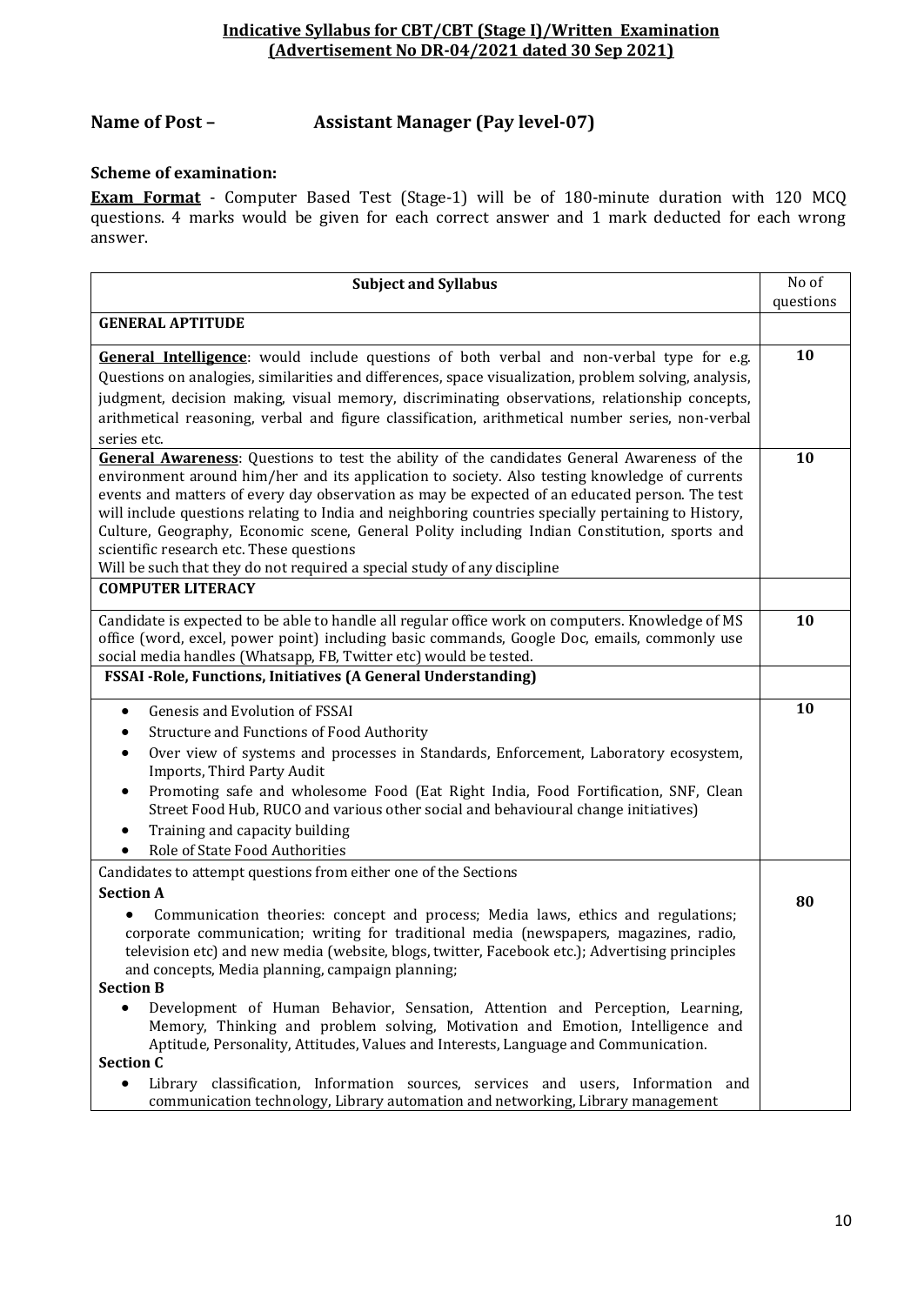## **Name of Post – ASSISTANT (PAY LEVEL 6)**

**Exam Format**. Single computer based test of 180-minute duration with 120 multiple choice type questions. Each correct answer will carry 4 marks whereas the wrong answer will carry (-1) mark.

| <b>Subject and Syllabus</b>                                                                                                                                                                                                                                                                                                                                                                                                                                                                                                                                                                                                                                                                                 | No. of<br>Question |
|-------------------------------------------------------------------------------------------------------------------------------------------------------------------------------------------------------------------------------------------------------------------------------------------------------------------------------------------------------------------------------------------------------------------------------------------------------------------------------------------------------------------------------------------------------------------------------------------------------------------------------------------------------------------------------------------------------------|--------------------|
| General Intelligence: It would include questions of both verbal and non-verbal type.<br>The test will include questions on Semantic Analogy, Symbolic operations, Symbolic/<br>Number Analogy, Trends, Figural Analogy, Space Orientation , Semantic Classification,<br>Venn Diagrams, Symbolic/ Number Classification, Drawing inferences, Figural<br>Classification, Punched hole/ pattern-folding & unfolding, Semantic Series, Figural<br>Pattern - folding and completion, Number Series, Embedded figures, Figural Series,<br>Critical Thinking, Problem Solving, Emotional Intelligence, Word Building, Social<br>Intelligence, Coding and de-coding, Other sub-topics, if any Numerical operations. | 20                 |
| <b>Quantitative Aptitude:</b> Number Systems, Computation of Whole Number, Decimal<br>and Fractions, Relationship between numbers Fundamental arithmetical operations:<br>Percentages, Ratio and Proportion, Square roots, Averages, Interest (Simple and<br>Compound), Profit and Loss, Discount, Partnership Business, Mixtureand Allegation,<br>Time and distance, Time and work, mensuration (area, perimeter, volume).                                                                                                                                                                                                                                                                                 | 20                 |
| <b>English Language:</b> Spot the Error, Fill in the Blanks, Synonyms/ Homonyms,<br>Antonyms, Spellings/ Detecting mis-spelt words, Idioms & Phrases, One word<br>substitution, Improvement of Sentences, Active/ Passive Voice of Verbs, Conversion<br>into Direct/Indirect narration, Shuffling of Sentence parts, Shuffling of Sentences in a<br>passage, Cloze Passage, Comprehension Passage, Parts of speech.                                                                                                                                                                                                                                                                                         | 10                 |
| General Awareness: Questions are designed to test the candidate's general<br>awareness of the environment around him and its application to society. Questions<br>are also designed to test knowledge of current events and of such matters of<br>everyday observation and experience in their scientific aspect as may be expected of<br>an educated person. The test will also include questions relating to India and its<br>neighboring countries especially pertaining to History, Culture, Geography, Economic<br>Scene, General policy and scientific research, important national/ international<br>agencies/institution/bodies.                                                                    | 20                 |
| <b>Computer Literacy:</b> Candidate is expected to be able to handle all regular office<br>work on computers. Knowledge of MS office (word, excel, power point) including<br>basic commands, Google Doc, emails, digital signature, commonly use social media<br>handles<br>(Whatsapp, FB, Twitter etc). would be tested.                                                                                                                                                                                                                                                                                                                                                                                   | 25                 |
| <b>FSSAI</b> - Role, Functions, Initiatives (A General Understanding) - Genesis and<br>Evolution of FSSAI, Structure and Functions of Food Authority, Overview of systems<br>and processes in Standards, Enforcement, Laboratory ecosystem, Imports, Third<br>Party Audit, Promoting safe and wholesome Food (Eat Right India, Food Fortification,<br>snf, Clean Street Food Hub, RUCO and various other social and behavioural change<br>initiatives), Training and capacity building, Role of State Food Authorities.                                                                                                                                                                                     | 25                 |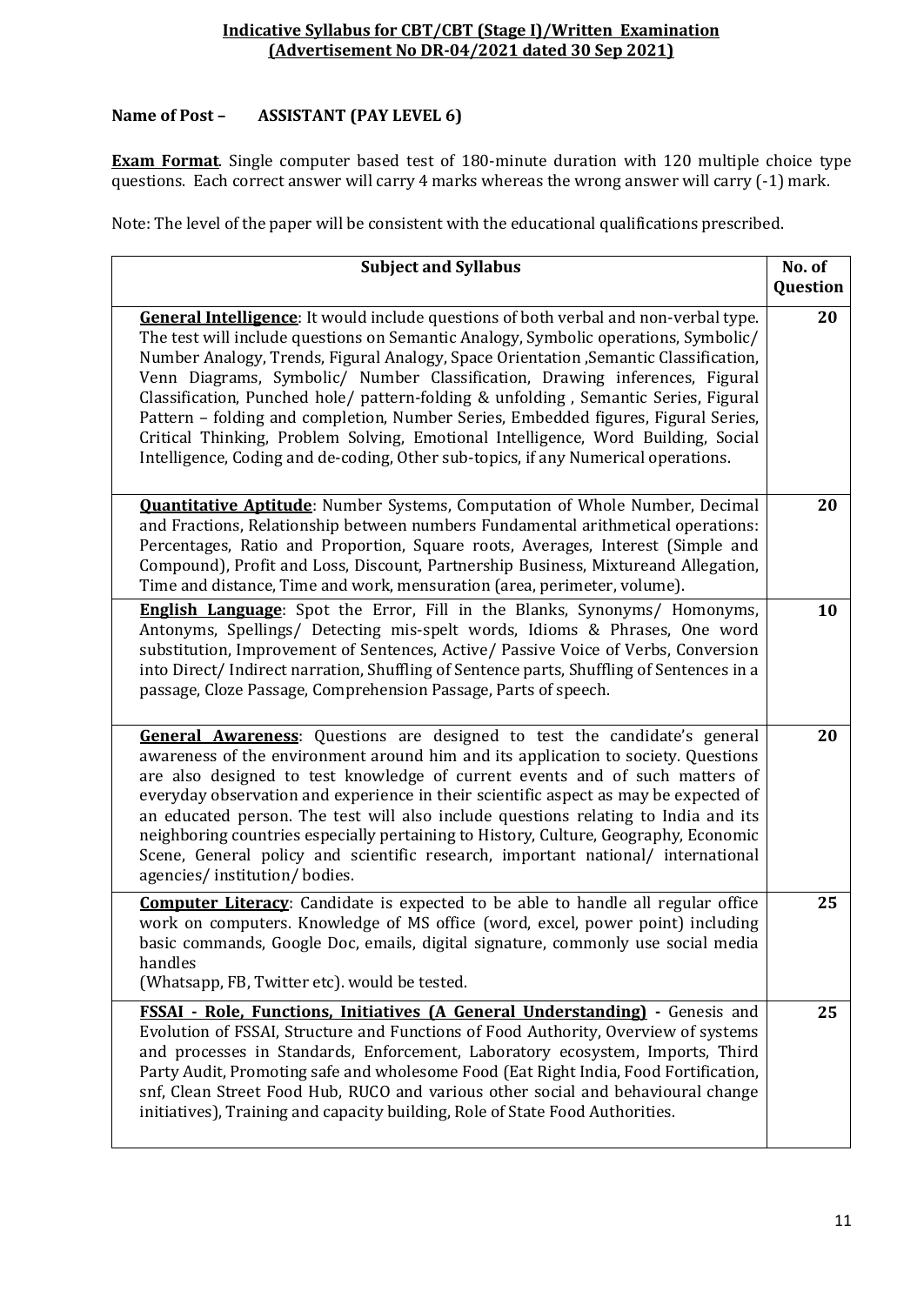## **Name of Post – Hindi Translator (Pay level 6)**

#### **Single Computer based test**

**Exam Format** The paper would be in two parts, Part 1 comprising of 60 Objective MCQ type questions to be attempted in 90 minutes. Part II will also comprise of 60 questions to be attempted in 90 minutes and will have questions on subject matter of translation (in objective form). 4 marks would be given for each correct answer and 1 mark deducted for each wrong answer.

| <b>Subject and Syllabus</b>                                                                                                                                           | No. of    |
|-----------------------------------------------------------------------------------------------------------------------------------------------------------------------|-----------|
|                                                                                                                                                                       | Questions |
| <b>PART I</b>                                                                                                                                                         | 10        |
| <b>General Intelligence:</b> It would include questions of both verbal and non-verbal                                                                                 |           |
| type. The test will include questions on Semantic Analogy, Symbolic operations,                                                                                       |           |
| Symbolic/ Number Analogy, Trends, Figural Analogy, Space Orientation                                                                                                  |           |
| , Semantic Classification, Venn Diagrams, Symbolic/ Number Classification,                                                                                            |           |
| Drawing inferences, Figural Classification, Punched hole/ pattern-folding &<br>unfolding, Semantic Series, Figural Pattern - folding and completion, Number           |           |
| Series, Embedded figures, Figural Series, Critical Thinking, Problem Solving,                                                                                         |           |
| Emotional Intelligence, Word Building, Social Intelligence, Coding and de-coding,                                                                                     |           |
| Other sub-topics, if any Numerical operations.                                                                                                                        |           |
| <b>Quantitative Aptitude:</b> Number Systems, Computation of Whole Number,                                                                                            | 10        |
| and Fractions, Relationship between numbers<br>Decimal<br>Fundamental                                                                                                 |           |
| arithmetical operations: Percentages, Ratio and Proportion, Square roots,                                                                                             |           |
| Averages, Interest (Simple and Compound), Profit and Loss, Discount,                                                                                                  |           |
| Partnership Business, Mixture and Allegation, Time and distance, Time and                                                                                             |           |
| work, mensuration (area, perimeter, volume).                                                                                                                          |           |
| <b>General Awareness:</b> Questions are designed to test the candidate's general                                                                                      | 10        |
| awareness of the environment around him and its application to society.                                                                                               |           |
| Questions are also designed to test knowledge of current events and of such                                                                                           |           |
| matters of everyday observation and experience in their scientific aspect as may                                                                                      |           |
| be expected of an educated person. The test will also include questions relating<br>to India and its neighboring countries especially pertaining to History, Culture, |           |
| Geography, Economic Scene, General policy and scientific research.                                                                                                    |           |
| <b>Computer Literacy:</b> Candidate is expected to be able to handle all regular office                                                                               | 10        |
| work on computers. Knowledge of MS office (word, excel, power point)                                                                                                  |           |
| including basic commands, Google Doc, emails, commonly use social media                                                                                               |           |
| handles (Whatsapp, FB, Twitter etc). would be tested.                                                                                                                 |           |
| <b>FSSAI - Role, Functions, Initiatives (A General Understanding)</b> - Genesis and                                                                                   | 20        |
| Evolution of FSSAI, Structure and Functions of Food Authority, Overview of                                                                                            |           |
| systems and processes in Standards, Enforcement, Laboratory ecosystem,                                                                                                |           |
| Imports, Third Party Audit, Promoting safe and wholesome Food (Eat Right                                                                                              |           |
| India, Food Fortification, snf, Clean Street Food Hub, RUCO and various other                                                                                         |           |
| social and behavioural change initiatives), Training and capacity building, Role                                                                                      |           |
| of State Food Authorities                                                                                                                                             |           |
| <b>PART II</b>                                                                                                                                                        |           |
| Translation: Principles & Practices                                                                                                                                   | 10        |
| Official Language Policy of Indian Union                                                                                                                              | 10        |
| Noting & Drafting or Precis Writing in Hindi                                                                                                                          | 10        |
| Translation from Hindi to English                                                                                                                                     | 15        |
| Translation from English to Hindi                                                                                                                                     | 15        |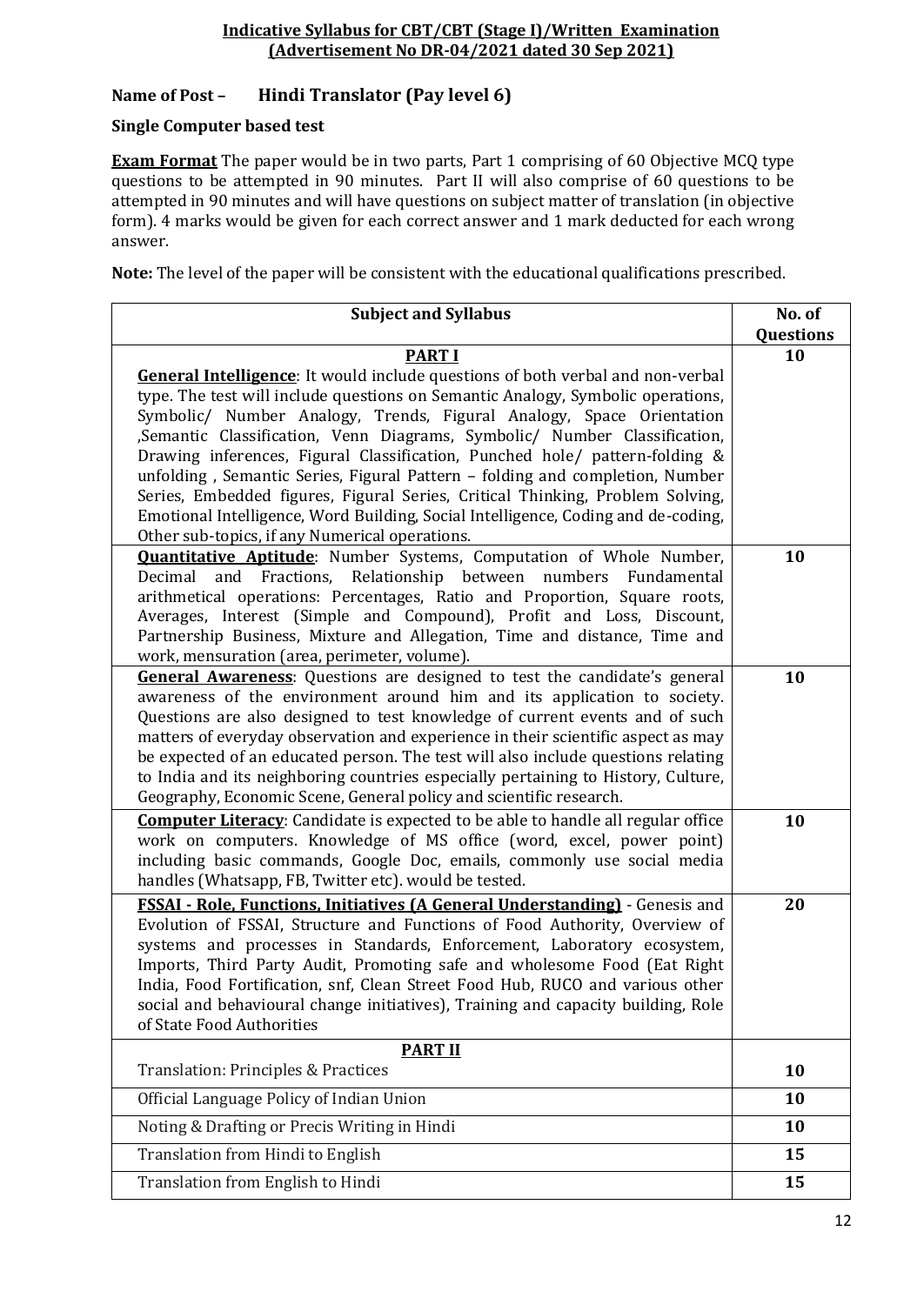#### **Name of Post – PERSONAL ASSISTANT (PAY LEVEL 6)**

**Exam Format** Single computer based test of 180-minute duration with 120 multiple choice type questions. Each correct answer will carry 4 marks whereas the wrong answer will carry (-1) mark.

Eligibility - Proficiency test in stenography (English/Hindi).

| <b>Subject and Syllabus</b>                                                                                                                                                                                                                                                                                                                                                                                                                                                                                                                                                                                                                                                                                        | No. of<br>Question |
|--------------------------------------------------------------------------------------------------------------------------------------------------------------------------------------------------------------------------------------------------------------------------------------------------------------------------------------------------------------------------------------------------------------------------------------------------------------------------------------------------------------------------------------------------------------------------------------------------------------------------------------------------------------------------------------------------------------------|--------------------|
| <b>General Intelligence:</b> It would include questions of both verbal and non-verbal type.<br>The test will include questions on Semantic Analogy, Symbolic operations, Symbolic/<br>Number Analogy, Trends, Figural Analogy, Space Orientation , Semantic Classification,<br>Venn Diagrams, Symbolic/ Number Classification, Drawing inferences, Figural<br>Classification, Punched hole/ pattern-folding & unfolding, Semantic Series, Figural<br>Pattern - folding and completion, Number Series, Embedded figures, Figural Series,<br>Critical Thinking, Problem Solving, Emotional Intelligence, Word Building, Social<br>Intelligence, Coding and de-coding, Other sub-topics, if any Numerical operations. | 20                 |
| <b>Quantitative Aptitude:</b> Number Systems, Computation of Whole Number, Decimal<br>and Fractions, Relationship between numbers Fundamental arithmetical operations:<br>Percentages, Ratio and Proportion, Square roots, Averages, Interest (Simple and<br>Compound), Profit and Loss, Discount, Partnership Business, Mixture and Allegation,<br>Time and distance, Time and work, mensuration (area, perimeter, volume).                                                                                                                                                                                                                                                                                       | 20                 |
| <b>English Language:</b> Spot the Error, Fill in the Blanks, Synonyms/ Homonyms,<br>Antonyms, Spellings/ Detecting mis-spelt words, Idioms & Phrases, One word<br>substitution, Improvement of Sentences, Active/ Passive Voice of Verbs, Conversion<br>into Direct/Indirect narration, Shuffling of Sentence parts, Shuffling of Sentences in a<br>passage, Cloze Passage, Comprehension Passage, Parts of speech.                                                                                                                                                                                                                                                                                                | 10                 |
| <b>General Awareness:</b> Questions are designed to test the candidate's general awareness<br>of the environment around him and its application to society. Questions are also<br>designed to test knowledge of current events and of such matters of everyday<br>observation and experience in their scientific aspect as may be expected of an educated<br>person. The test will also include questions relating to India and its neighboring<br>countries especially pertaining to History, Culture, Geography, Economic Scene,<br>General policy and scientific research, important national/ international agencies/<br>institution/bodies.                                                                   | 20                 |
| <b>Computer Literacy:</b> Candidate is expected to be able to handle all regular office work<br>on computers. Knowledge of MS office (word, excel, power point) including basic<br>commands, Google Doc, emails, digital signature, commonly use social media handles<br>(Whatsapp, FB, Twitter etc.) would be tested.                                                                                                                                                                                                                                                                                                                                                                                             | 25                 |
| FSSAI - Role, Functions, Initiatives (A General Understanding) - Genesis and<br>Evolution of FSSAI, Structure and Functions of Food Authority, Overview of systems<br>and processes in Standards, Enforcement, Laboratory ecosystem, Imports, Third Party<br>Audit, Promoting safe and wholesome Food (Eat Right India, Food Fortification, snf,<br>Clean Street Food Hub, RUCO and various other social and behavioural change<br>initiatives), Training and capacity building, Role of State Food Authorities.                                                                                                                                                                                                   | 25                 |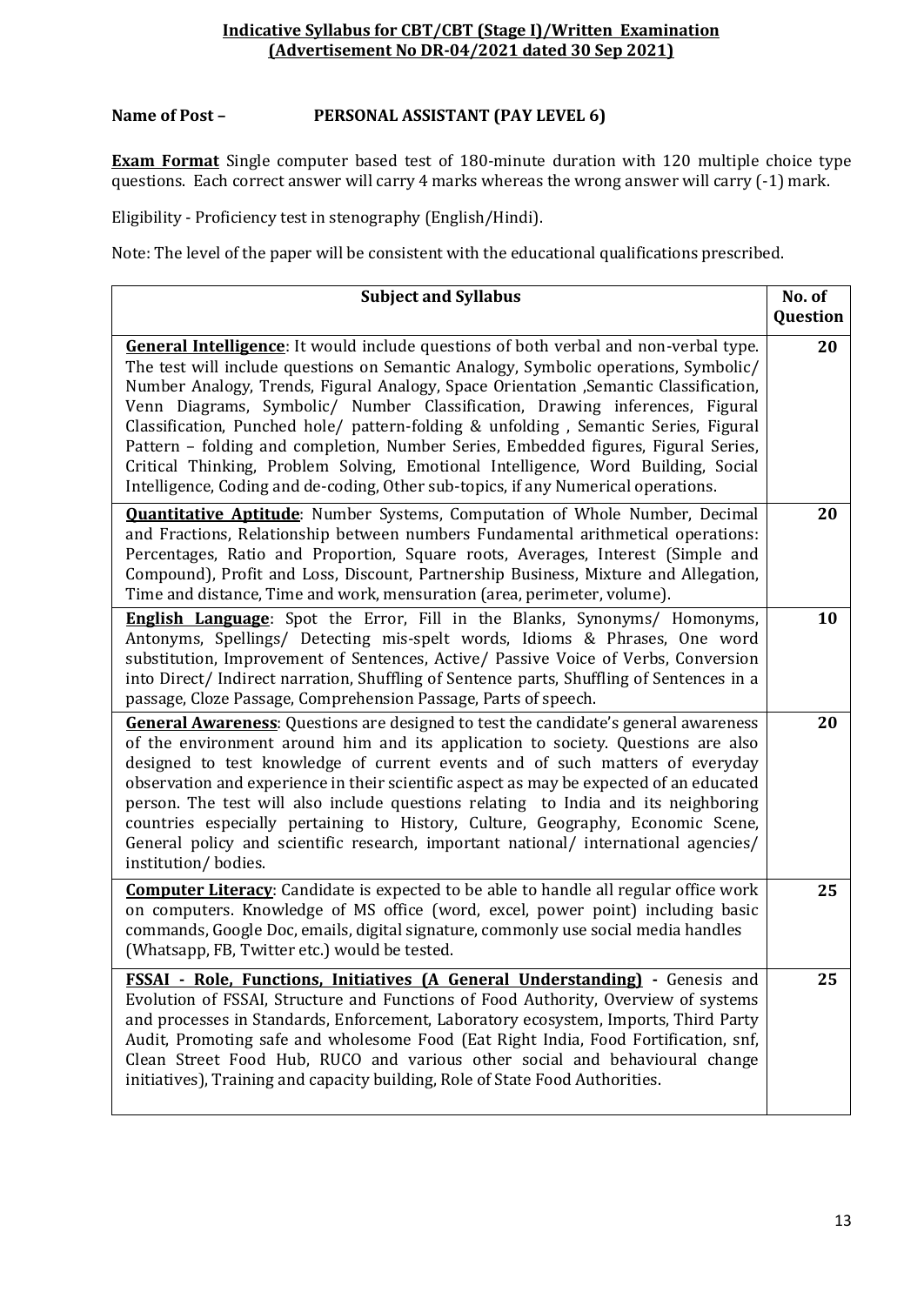# **Name of Post – IT ASSISTANT (PAY LEVEL- 06)**

**Exam Format** - Single computer based test of 180-minute duration with 120 multiple choice type questions. Each correct answer will carry 4 marks whereas the wrong answer will carry (-1) mark.

| <b>Subject and Syllabus</b>                                                                                                                                       | No. of    |
|-------------------------------------------------------------------------------------------------------------------------------------------------------------------|-----------|
|                                                                                                                                                                   | questions |
| General Intelligence: would include questions of both verbal and non-verbal type for                                                                              | 10        |
| e.g. Questions on analogies, similarities and differences, space visualization, problem                                                                           |           |
| solving, analysis, judgment, decision making, visual memory, discriminating                                                                                       |           |
| observations, relationship concepts, arithmetical reasoning, verbal and figure                                                                                    |           |
| classification, arithmetical number series, non-verbal series etc.                                                                                                |           |
| <b>General Awareness:</b> Questions to test the ability of the candidates General Awareness of                                                                    | 10        |
| the environment around him/her and its application to society. Also testing knowledge of                                                                          |           |
| currents events and matters of every day observation as maybe expected of an educated                                                                             |           |
| person. The test will include questions relating to India and neighboring countries                                                                               |           |
| specially pertaining to History, Culture, Geography, Economic scene, General Polity                                                                               |           |
| including Indian Constitution, sports and scientific research etc. These questions will be                                                                        |           |
| such that they do not required a special study of any discipline                                                                                                  |           |
| <b>English language Comprehension:</b> Would test the candidates understanding of the                                                                             | 5         |
| English language its vocabulary, grammar etc. Would include questions on<br>comprehension, one word substitution, synonyms and antonyms, spelling error, spotting |           |
| errors in sentences, grammar-noun, pronoun, adjectives, verbs, prepositions,                                                                                      |           |
| conjunctions, use of 'a' 'an" and 'the', idioms and phrases etc, Parts of speech.                                                                                 |           |
|                                                                                                                                                                   |           |
| <b>Indian and International Food Laws (An Over view)</b>                                                                                                          |           |
| Over view of Food Safety and Standards Act of India, 2006: Provision, definitions<br>$\bullet$                                                                    | 5         |
| and different sections of the Act and implementation.                                                                                                             |           |
| Over view of FSS Rules and Regulations                                                                                                                            |           |
| Overview of other relevant national bodies (e.g. APEDA, BIS EIC, MPEDA, Spice<br>$\bullet$<br>Board etc.)                                                         |           |
| International Food Control Systems/Laws, Regulations and Standards/Guidelines                                                                                     |           |
| with regard to Food Safety-(i) Over view of CODEX Alimentarius Commission                                                                                         |           |
| (History, Members, Standard setting and Advisory mechanisms: JECFA, JEMRA                                                                                         |           |
| JMPR): WTO agreements (SPS/TBT):                                                                                                                                  |           |
| Important national and international accreditation bodies                                                                                                         |           |
| <b>FSSAI - Role, Functions, Initiatives (A General Understanding)</b>                                                                                             |           |
| <b>Genesis and Evolution of FSSAI</b>                                                                                                                             | 10        |
| <b>Structure and Functions of Food Authority</b>                                                                                                                  |           |
| Over view of systems and processes in Standards, Enforcement, Laboratory                                                                                          |           |
| ecosystem, Imports, Third Party Audit                                                                                                                             |           |
| Promoting safe and wholesome Food (Eat Right India, Food Fortification, snf, Clean                                                                                |           |
| Street Food Hub, RUCO and various other social and behavioural change initiatives)                                                                                |           |
| Training and capacity building                                                                                                                                    |           |
| Role of State Food Authorities                                                                                                                                    |           |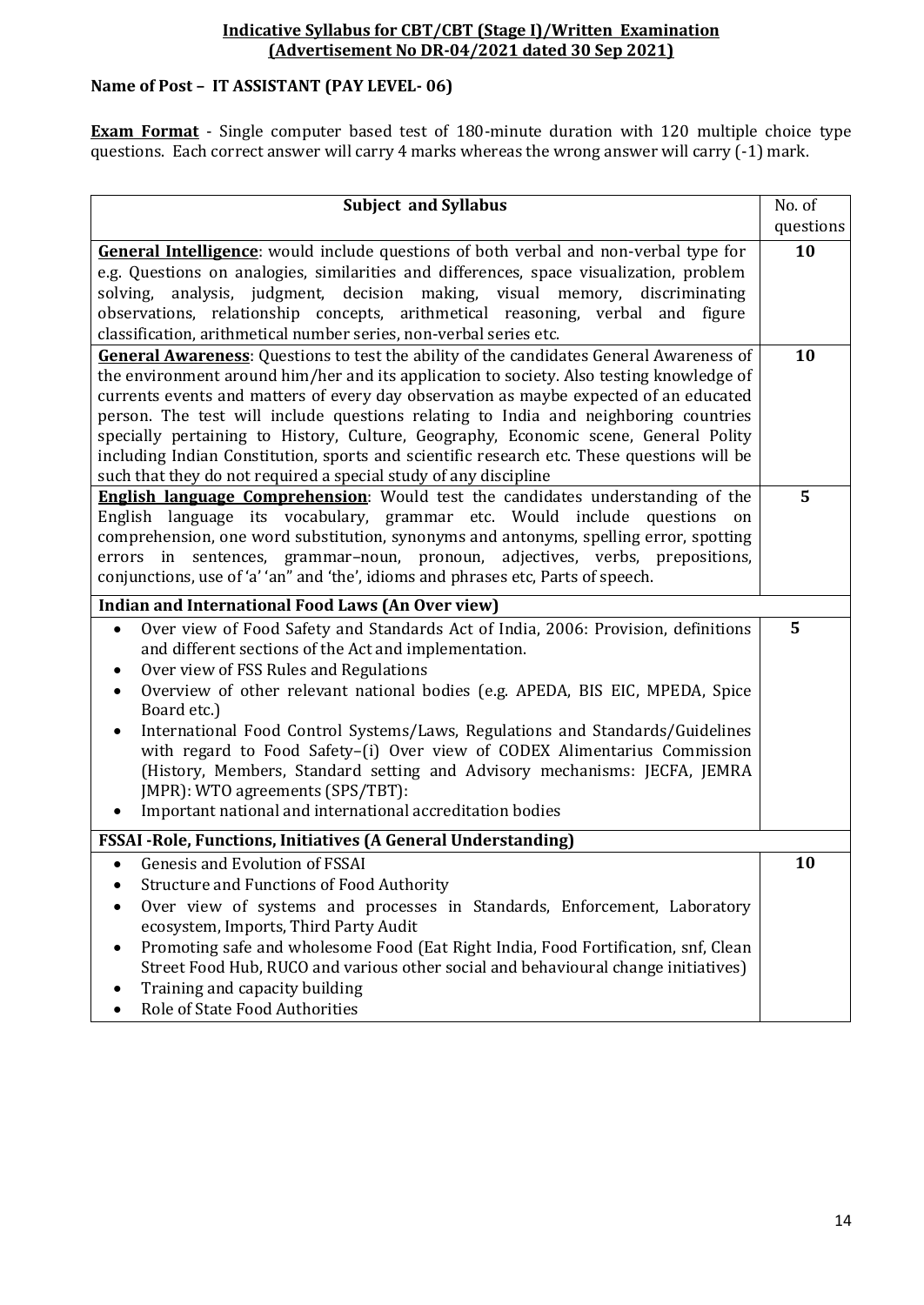| <b>Engineering Mathematics</b>                                                                                                                                                                             |    |
|------------------------------------------------------------------------------------------------------------------------------------------------------------------------------------------------------------|----|
| Mathematical Logic: Propositional Logic; First Order Logic.<br>$\bullet$                                                                                                                                   | 30 |
| Probability: Conditional Probability; Mean, Median, Mode and Standard Deviation; Random<br>$\bullet$<br>Variables; Distribution; uniform normal, exponential Poisson, Binomial.                            |    |
| Set Theory & Algebra: Sets, Relations, Functions, Group, Partial Orders, Lattice, Boolean<br>٠<br>Algebra.                                                                                                 |    |
| Combinatory: Permutations, Combinations, Counting, Summation, generating functions,<br>$\bullet$                                                                                                           |    |
| recurrence relations, asymptotic.                                                                                                                                                                          |    |
| Graph Theory: Connectivity, spanning trees, Cut vertices & edges, covering, matching<br>٠                                                                                                                  |    |
| independent sets, coloring Planarity, Isomorphism                                                                                                                                                          |    |
| Linear Algebra: Algebra of matrices, determinants, systems of linear equations, Elgen value<br>$\bullet$                                                                                                   |    |
| sand Elgen vectors.                                                                                                                                                                                        |    |
| Numerical Methods: LU decomposition for systems of linear equations; numerical solutions<br>٠                                                                                                              |    |
| of non-linear algebraic equations by Secant, Bisection and Newton-Raphson Methods;                                                                                                                         |    |
| Numerical integration by trapezooidal and Simpson's rules.                                                                                                                                                 |    |
| Calculus: Limit, continuity & differentiability, Mean value Theorems, Theorems of Integral                                                                                                                 |    |
| calculus, evaluation of definite & improper integrals, Partial derivatives, Total derivatives,                                                                                                             |    |
| maxima & minima.                                                                                                                                                                                           |    |
| <b>Computer Science and Information Technology</b>                                                                                                                                                         |    |
| Digital Logic: Logic functions, Minimization, Design and synthesis of combinational and<br>$\bullet$                                                                                                       | 50 |
| sequential circuits; Number representation and computer arithmetic (fixed and floating point)                                                                                                              |    |
| Computer Organization and Architecture: Machine instruction and addressing modes, ALU and<br>$\bullet$                                                                                                     |    |
| date-path, CPU control design, Memory interface, I/O interface (interrupt and DMA mode),                                                                                                                   |    |
| instruction pipelining, Cache and main memory, Secondary storage.                                                                                                                                          |    |
| Programming and Data Structure: Programming in C; Functions, Recursion, Parameter passing,<br>$\bullet$<br>scope, Binding; Abstract data types, Arrays, Stacks, Queues, Linked Lists, Trees, Binary Search |    |
| trees, Binary heaps.                                                                                                                                                                                       |    |
|                                                                                                                                                                                                            |    |
| Algorithms: Analysis, Asymptotic notation, Notions of space and time complexity, Worst and<br>$\bullet$<br>average case analysis, Design, Greedy approach, Dynamic programming, Divide and conquer,        |    |
| Tree and graph traversals, Connected components, spanning trees, shortest paths, Hashing,                                                                                                                  |    |
| Sorting, Searching, Asymptotic analysis (Best, worst, average cases) of time and space, upper                                                                                                              |    |
| and lower bounds, Basic concepts of complexity classes-P, NP, NP-Hard, NP-complete.                                                                                                                        |    |
| Theory of computation: Regular language and finite automata, context free language and                                                                                                                     |    |
| Push-down automate Recursively enumerable sets and Turing machines, Undesirability.                                                                                                                        |    |
| Compeller Design: Lexical analysis, Parsing, Syntax directed translation, Run time<br>$\bullet$                                                                                                            |    |
| environments, Intermediate and target code generation, Basics of code optimization                                                                                                                         |    |
| Operating Systems: Processes, Threads, Inter-process communication, Concurrency,<br>$\bullet$                                                                                                              |    |
| Synchronization, Deadlock, CPC scheduling, Memory management and virtual memory. File                                                                                                                      |    |
| systems, I /O Protection and security                                                                                                                                                                      |    |
| Databases: ER-model, Rational model (relational algebra, tuplecalculus). Database design<br>$\bullet$                                                                                                      |    |
| (Integrity constraints, normal forms), Query languages (SQL), File structures (sequential file,                                                                                                            |    |
| indexing, Band B+trees), Transactions and concurrency control.                                                                                                                                             |    |
| Information Systems and Software Engineering: information gathering, requirement and<br>٠                                                                                                                  |    |
| feasibility analysis, data flow diagrams, process specifications, Input/output design, process                                                                                                             |    |
| life cycle, planning and managing the project, design, coding testing, implementation,                                                                                                                     |    |
| maintenance.                                                                                                                                                                                               |    |
| Computer Networks: ISO/OSI stack, LAN technologies (Ethernet, Token ring), Flow and error<br>$\bullet$                                                                                                     |    |
| control techniques, Routing algorithms, congestion control, TCP/UDP and sockets, IP(v4).                                                                                                                   |    |
| Application layer protocols (icmp, dns, smtp, pop, ftp, http): Basic concepts of hubs, switches,                                                                                                           |    |
| gateways, and routers. Network security-basic concepts of public key and private key                                                                                                                       |    |
| cryptography, digital signature, firewalls.                                                                                                                                                                |    |
| Web technologies: HTML, XML, basic concepts of client-server computing.                                                                                                                                    |    |